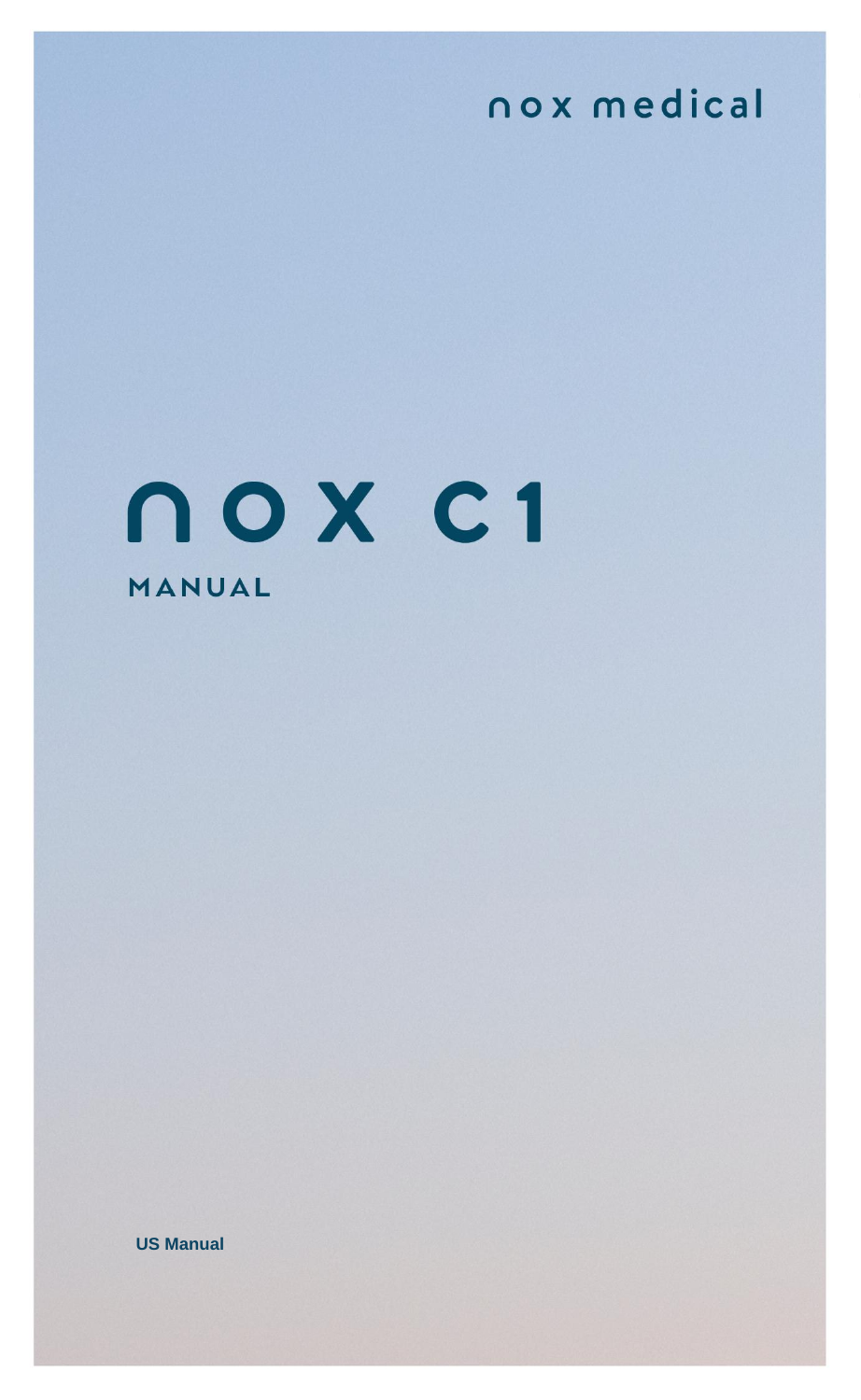#### Nox C1 US Manual

Version 2.0 Latest Revision: March 2021 Copyright © 2021 Nox Medical - All rights reserved

#### **Manufactured by:**

Nox Medical ehf Katrinartuni 2 IS - 105 Reykjavik Iceland Website: [www.noxmedical.com](http://www.noxmedical.com/)

## nox medical

For distributor information go to: www.noxmedical.com

#### **Copyright Notice**

No part of this publication may be reproduced, transmitted, transcribed, stored in a retrieval system, or translated into any language or computer language, in any form, or by any means: electronic, mechanical, magnetic, optical, chemical, manual, or otherwise, without the prior written authorization from Nox Medical.

#### **License Notice**

The Nox C1 Access Point uses software components covered by open source licenses. Licenses covering these software components are available on the Nox Medical website: www.noxmedical.com/products/nox-c1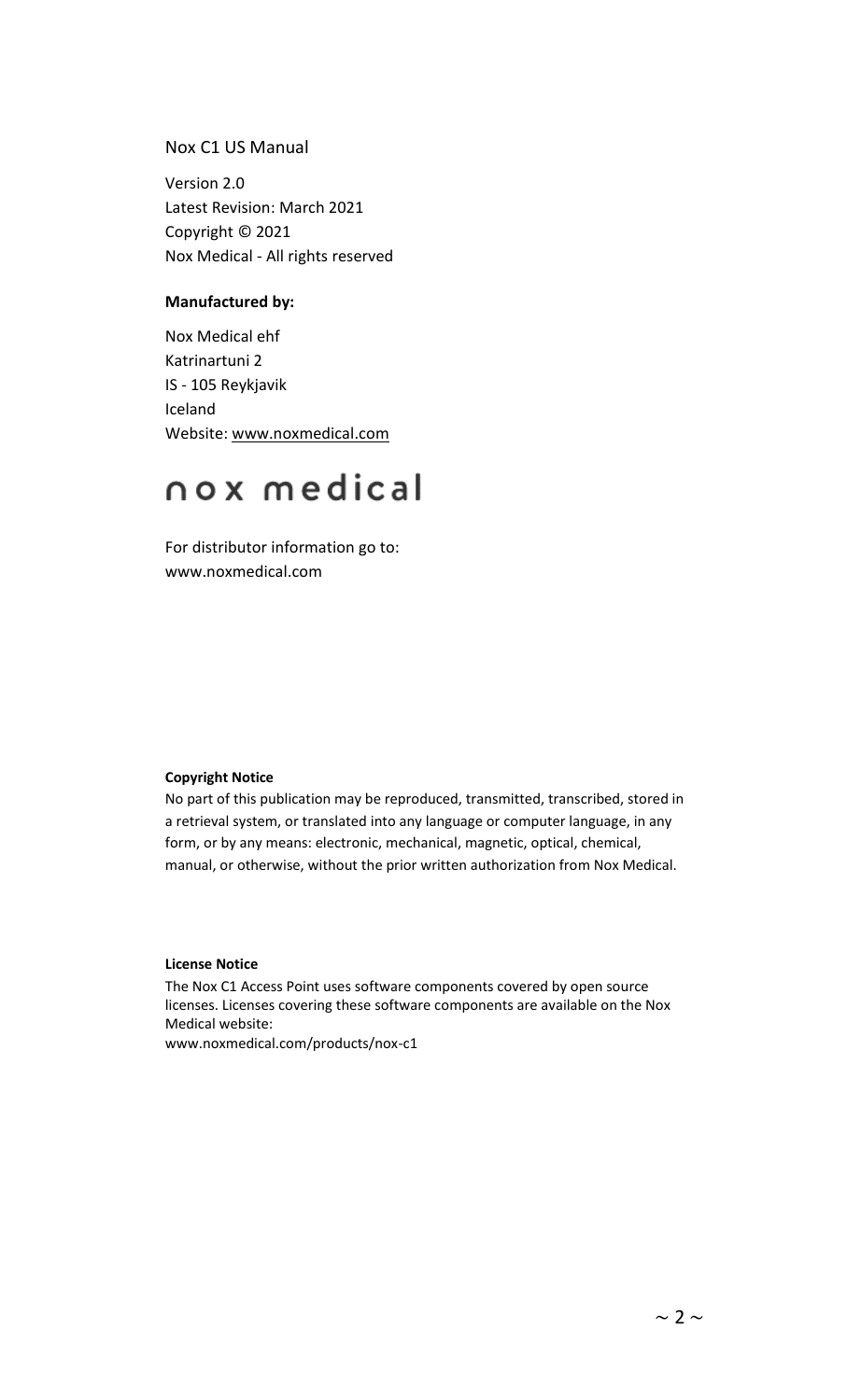## <span id="page-2-0"></span>**TABLE OF CONTENTS**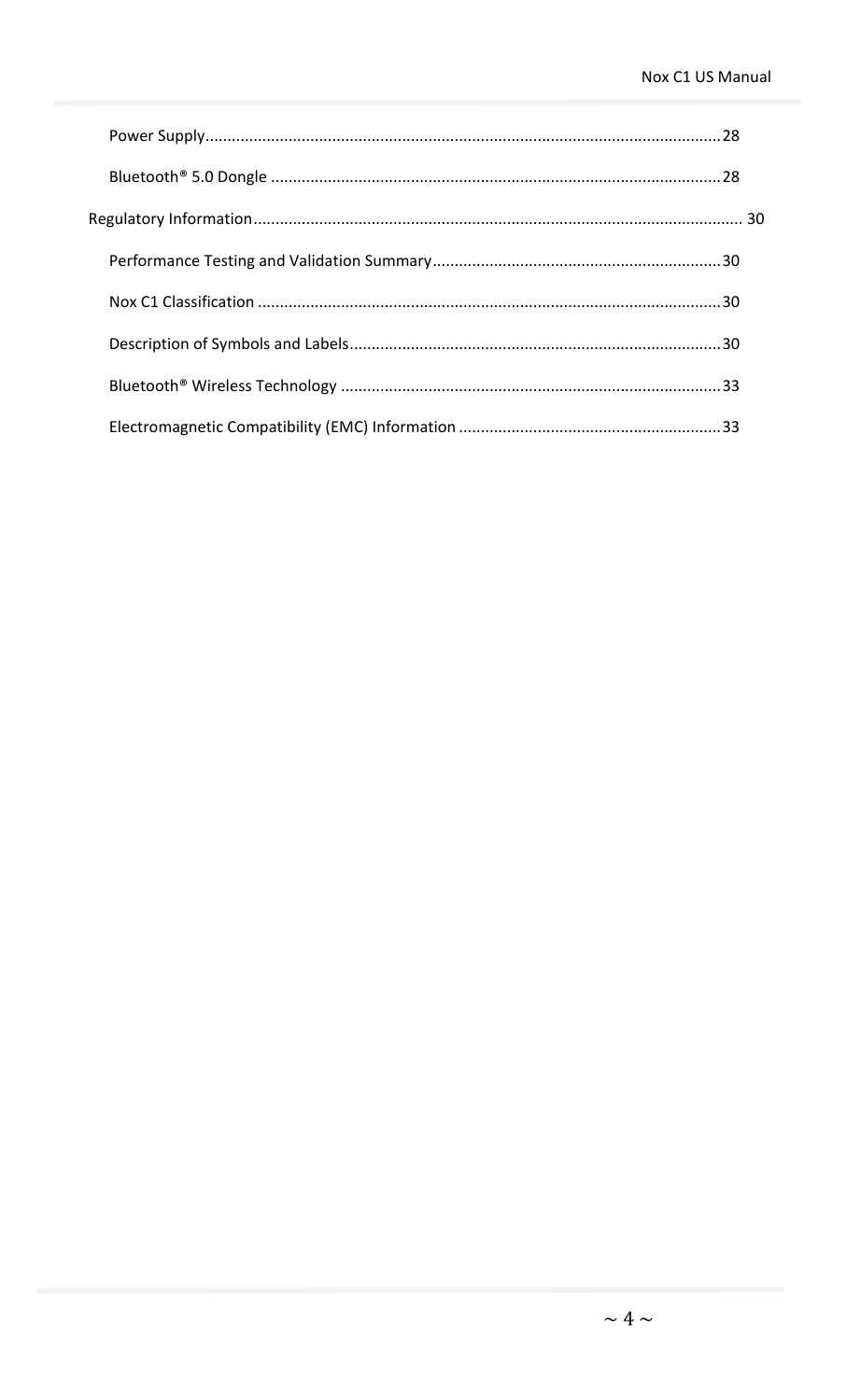#### <span id="page-4-0"></span>INTRODUCTION

Congratulations on choosing the Nox C1 Access Point. The Nox C1 is a part of the Nox Sleep System and has the main function to measure, receive, and stream physiological signals during online configuration of the Nox Sleep System. The Nox C1 Access Point is able of communicating with Nox A1 Recorder and Noxturnal App over Bluetooth® link and with the Noxturnal US PC software over Ethernet to allow configuration of the Nox devices and streaming of online data.

#### <span id="page-4-1"></span>Intended Use

The Nox Sleep System is used as an aid in the diagnosis of different sleep disorders and for the assessment of sleep.

The Nox Sleep System is used to measure, record, display, organize, analyze, summarize and retrieve physiological parameters during sleep and wake.

The Nox Sleep System allows the user to decide on the complexity of the study by varying the number and types of physiological signals measured.

The Nox Sleep System allows for generation of user/pre-defined reports based on subject's data.

The users of the Nox Sleep System are medical professionals who have received training in the areas of hospital/clinical procedures, physiological monitoring of human subjects, or sleep disorder investigation.

The intended environments are hospitals, institutions, sleep centers, sleep clinics, or other test environments, including patient's home.

 Note: The Nox C1 Access Point is only needed during online setup of the Nox Sleep System and never used during ambulatory setup of the Nox Sleep System. The Nox C1 Access Point is thus not intended to be used in the home environment.

#### <span id="page-4-2"></span>Contraindications

The Nox Sleep System does not provide any alarms and is not intended to be used for continuous monitoring where failure to operate can cause injuries or death of the patient.

#### <span id="page-4-3"></span>Scope

This manual covers the instructions for the Nox C1 Access Point, and how to setup and operate the device. The Nox C1 Access Point is operated by the Noxturnal US PC software. For instructions on how to configure and operate the device from the Noxturnal US software refer to the Noxturnal US manual. The Noxturnal US software and detailed user instructions are provided in electronic form at: *support.noxmedical.com*. For an online setup of the Nox Sleep System a Nox A1 recorder is also needed. For instructions on how to set up for online recording please refer to:

- Noxturnal US Manual
- Nox A1 US Manual
- Nox A1s US Manual

Throughout this manual, a Nox A1 recorder and Nox A1s recorder are collectively referred to as Nox A1 recorders.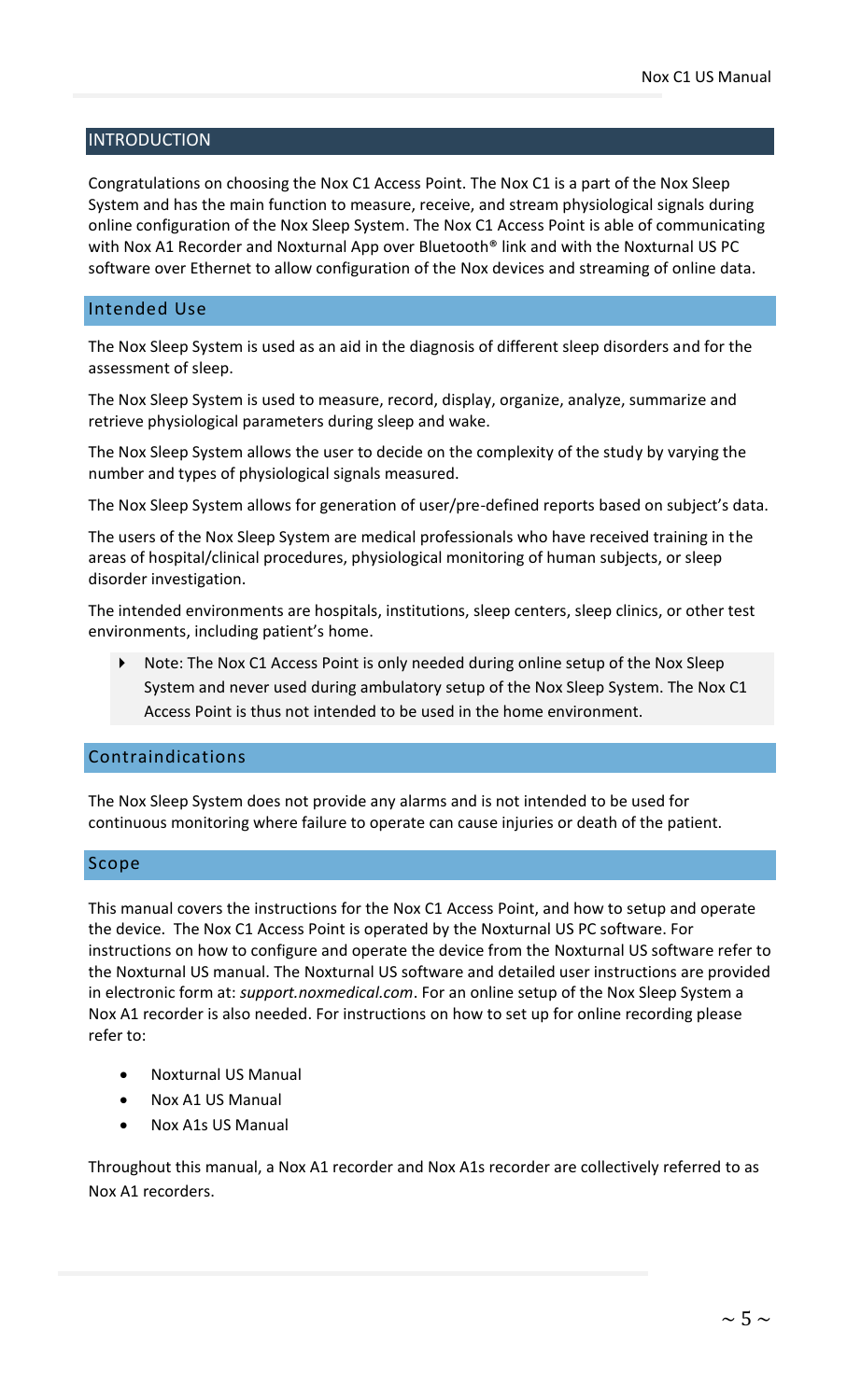#### <span id="page-5-0"></span>Instructions for Operators

This manual is only intended for professionals (healthcare professionals and service personnel) with relevant qualifications and skills.

#### <span id="page-5-1"></span>Warnings and Cautions for Use



- Warning: The Nox Sleep System is **NOT certified for continuous monitoring** where failure to operate can cause injuries or death of the patient. Caution: U.S. federal law restricts this device to sale by, or on the order of, a
- licensed medical practitioner.
- Caution: The Nox C1 Access Point complies with the international standard IEC 60601-1-2 for electromagnetic compatibility for medical electrical equipment and/or systems. That standard is designed to provide reasonable protection against harmful interference in a typical medical installation. However, because of the proliferation of radio-frequency transmitting equipment and other sources of electrical noise in healthcare and other environments, it is possible that high levels of interference due to close proximity or strength of source might disrupt the performance of the device, affecting recorded signals and therefore data analysis and resulting in possible incorrect treatment. Medical electrical equipment needs special precautions regarding Electromagnetic Compatibility (EMC), and needs to be installed and put into service according to the EMC information provided in the "Electromagnetic Compatibility (EMC) Information" section of this manual.
- Warning: Electromagnetic Interference (EMI) can be picked up by the analog channels of the Nox C1 Access Point, causing disturbed or altered signals to appear in the Noxturnal US software. This may affect data analysis and result in possible incorrect treatment.
- Warning: The use of accessories and cables other than those listed in this manual may result in increased emissions and/or decreased immunity of the Nox Sleep System and cause injuries to the operator/patient.
- Warning: The Nox C1 Access Points should not be used adjacent to or stacked with other equipment. If adjacent or stacked use is necessary, the device(s) should be observed to verify normal operation in the configuration in which it/they will be used and prevent abnormal operation which might cause injuries to the operator/patient.
- Warning: The Nox Sleep System may be interfered with by other equipment, even if that equipment complies with emission requirements of the CISPR (Special International Committee on Radio Interference) causing possible patient harm.
- Warning: The Nox C1 Access Point is not designed to give a specified degree of protection against harmful ingress of liquids. Do not autoclave or immerse the device in any kind of liquids. Ingress of liquids may result in electric shock.
- Warning: Only use United States Environmental Protection Agency (EPA) registered products for cleaning of the Nox C1 Access Point to prevent harm to the operator/patient.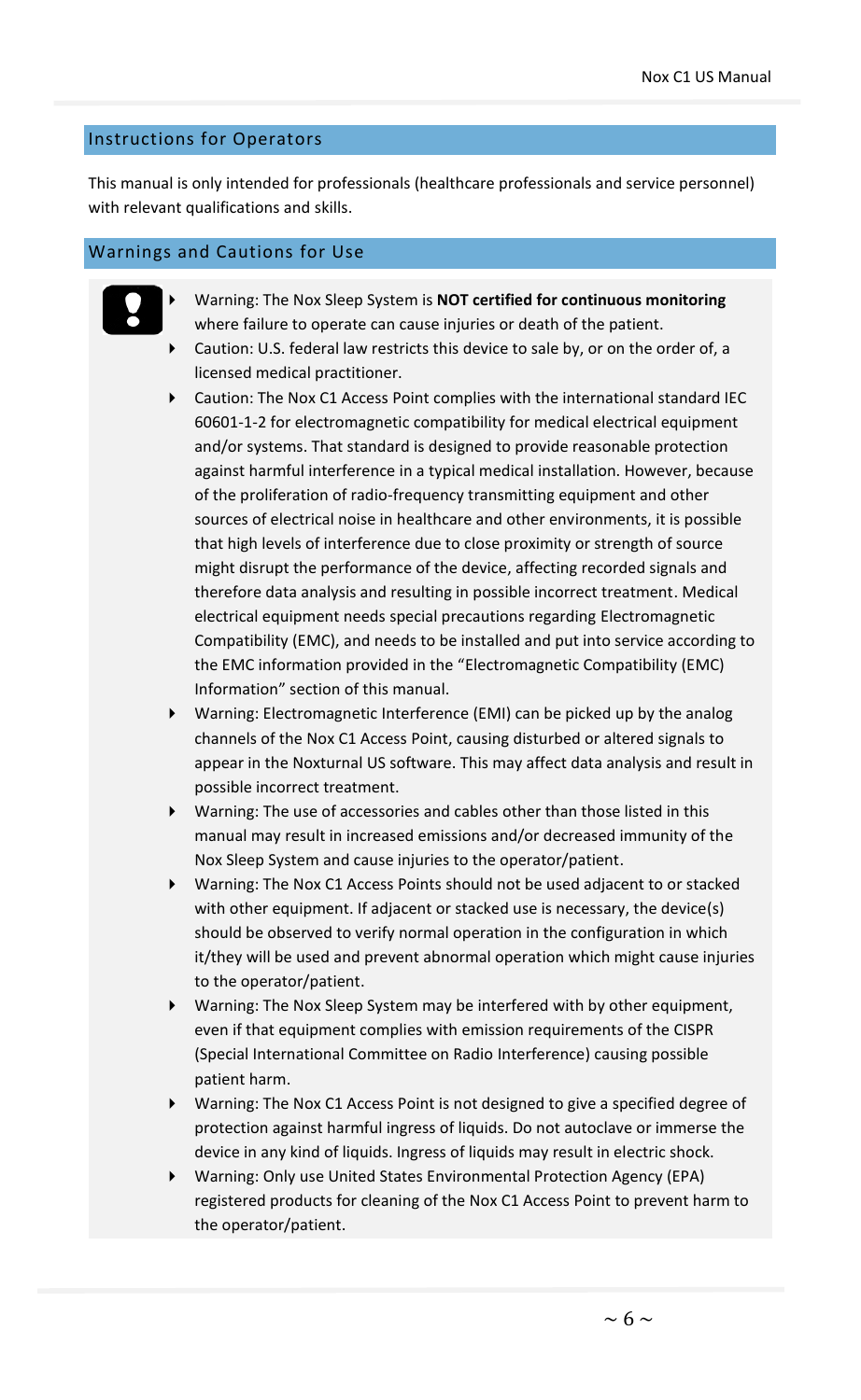- Warning: Do not use damaged equipment, sensors, or accessories. This may result in bad performance of the Nox Sleep System or patient/operator injury.
- Warning: There are no user serviceable parts inside the Nox C1 Access Point. The device should be serviced by authorized parties only. Service performed by non-authorized parties may affect data analysis and result in possible incorrect treatment. The warranty is void if the Nox C1 Access Point is opened.
- Warning: No modification of the Nox C1 Access Point is allowed. Un-authorized modifications may affect data analysis and result in possible incorrect treatment.
- Warning: External equipment and all auxiliary devices intended for connection to signal input, signal output or other connectors shall comply with the relevant product safety standards, e.g. IEC 60950-1 for IT equipment and the IEC 60601 series for medical electrical equipment, to prevent electric shocks. In addition, all such combinations – systems – shall comply with the safety requirements stated in the general standard IEC 60601-1, edition 3/3.1, clause 16. Any equipment not complying with the leakage current requirements in IEC 60601-1 shall be kept outside the patient environment, i.e. at least 1.5 m from the patient support. Any person who connects external equipment to signal input, signal output or other connectors has formed a system and is therefore responsible for the system to comply with the requirements. If in doubt, contact a qualified medical technician or your local representative.
- Caution: After connecting a new auxiliary signal to the Nox C1 Access Point connectors OR after modifying the connection of the auxiliary signals OR after changing the mode of the auxiliary devices signal output, always verify the correct setup by performing an actual recording, making the auxiliary device create a known signal, and monitoring the appearance and values measured in the Noxturnal US software, in order to prevent signals that would lead to incorrect interpretation and possible incorrect treatment.
- Warning: All the auxiliary devices connected to the Nox C1 Access Point should be powered from a single power strip to ensure a common ground, avoid ground potential difference skewing or disturbing the signals and thus prevent possible incorrect treatment.
- Warning: Only use power supply **FRIWO MP115 Medical-7555M/12** with the Nox C1 Access Point. The use of an incorrect power supply may result in electric shock or cause the device to overheat, which may result in patient/operator harm.
- Warning: The USB channels, serial channels, and analog channels on the Nox C1 Access Point are signal input/output (SIP/SOP) auxiliary ports **NOT TO BE CONNECTED IN DIRECT GALVANIC CONNECTION** to the patient. This may result in electric shock.

Please read the user instructions carefully before initial use, especially sections marked with an exclamation mark.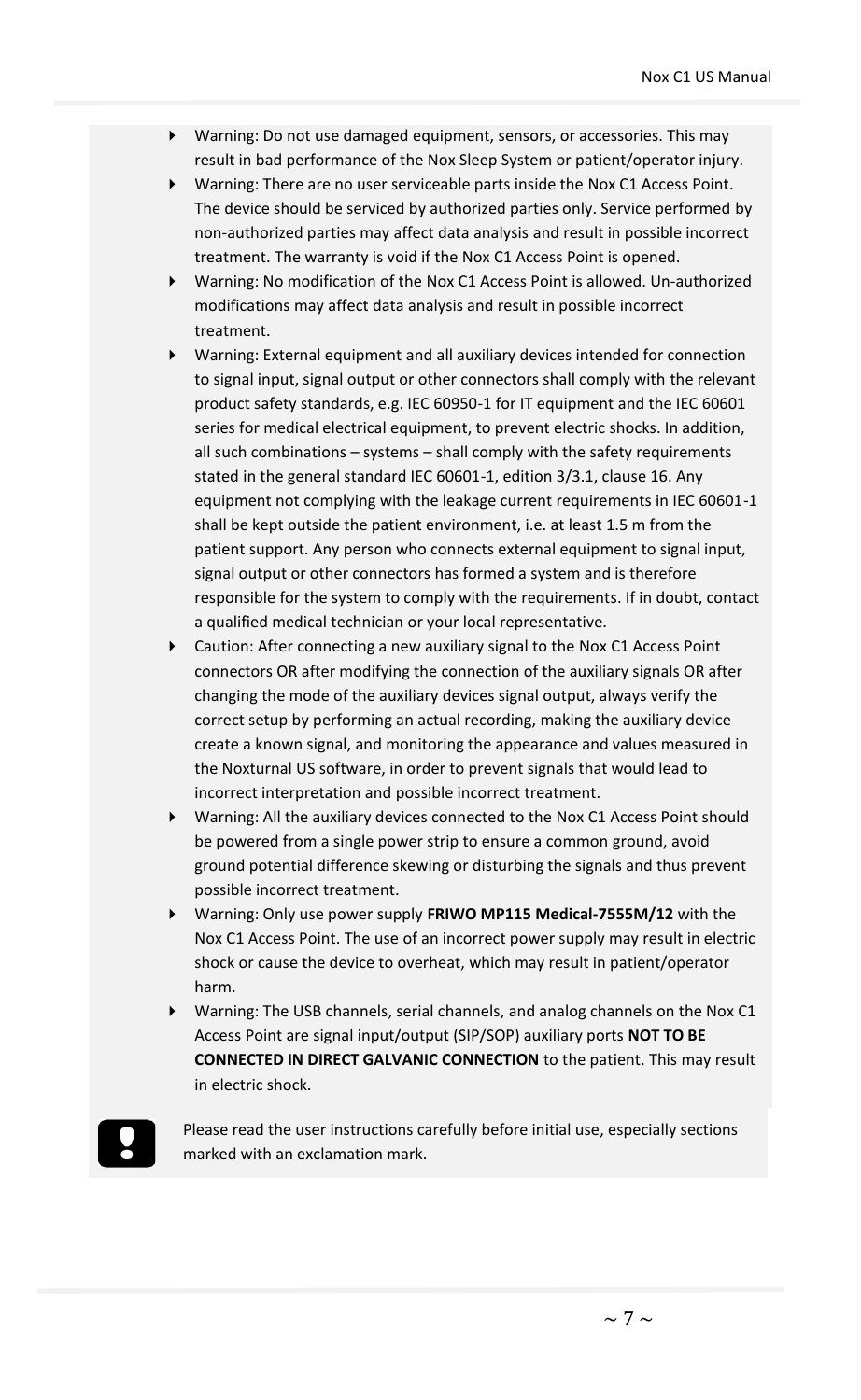#### <span id="page-7-0"></span>NOX C1 ACCESS POINT DESCRIPTION

The Nox C1 is a Bluetooth® access point. It receives Bluetooth data stream from a Nox A1/Nox A1s Recorder, has input ports for receiving of signals originating from various auxiliary devices and internal sensors for ambient light measurement and pneumotachography. The measured/received signals are processed within the Nox C1 Access Point before they are streamed forward to the Noxturnal US software over Ethernet.

The Nox C1 Access Point channels and built-in capabilities include the following:

- 12 analog channels; for recording of DC signals from auxiliary devices
- 2 USB channels; e.g. to connect a Bluetooth® 5.0 dongle to support wireless connectivity allowing the device to receive signals from the Nox A1s recorder.
- 2 serial channels; for recording of serial signals from auxiliary devices
- 2 pressure sensor channels; e.g. for recording of patient airflow at the proximal airway when using a PAP device
- Built-in ambient light sensor
- Built-in Bluetooth® 4.0 module; to support wireless connectivity allowing the device to receive signals from the Nox A1 Recorder

The Nox C1 Access Point is also equipped with an Ethernet input; to support connection of the device to an Ethernet network for streaming of data and commands between the device and a remote computer.

Furthermore, the Nox C1 Access Point communicates with the Nox A1 Recorder and Noxturnal App over Bluetooth link and with the Noxturnal US PC software over Ethernet to allow configuration of the Nox devices and streaming of data.

The Nox C1 Access Point is powered by a medical grade power supply providing medical grade isolation from mains.

#### <span id="page-7-1"></span>Nox C1 Access Point Interface

The Nox C1 Access Point interface consists of an indicator light (LED) for device status, ambient light sensor, analog channel inputs, Ethernet cable input, factory reset button, USB inputs, serial inputs, differential pressure sensor inputs and power supply connector.

The next figure shows the top view of the Nox C1 Access Point, showing the device's indicator light - LED (1) and the ambient light sensor (2). For device status indicated with the LED, refer to the "Device Status" section.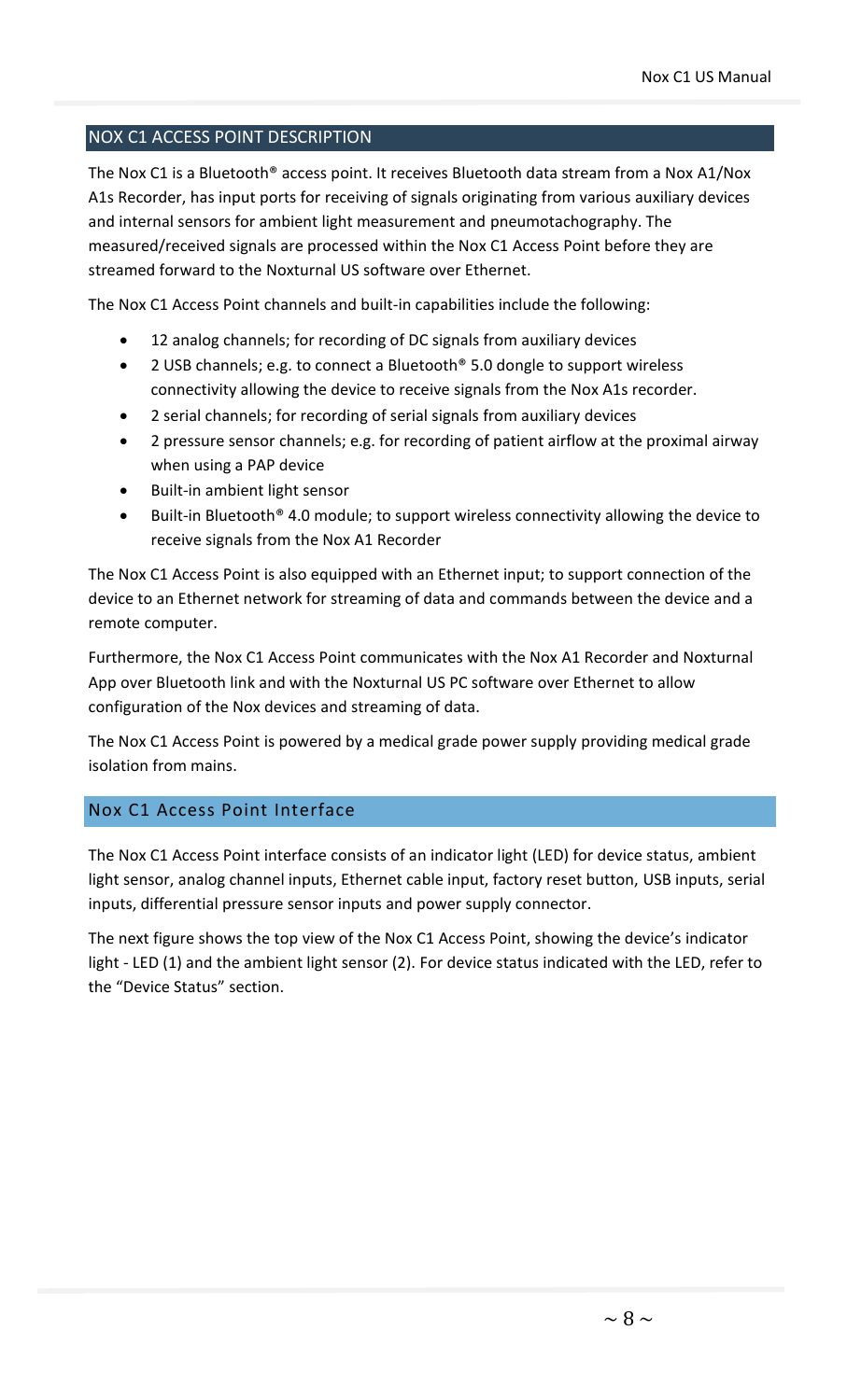

The figure below shows the front view of the Nox C1 Access Point, showing the six analog inputs, labelled DC IN 1-12.

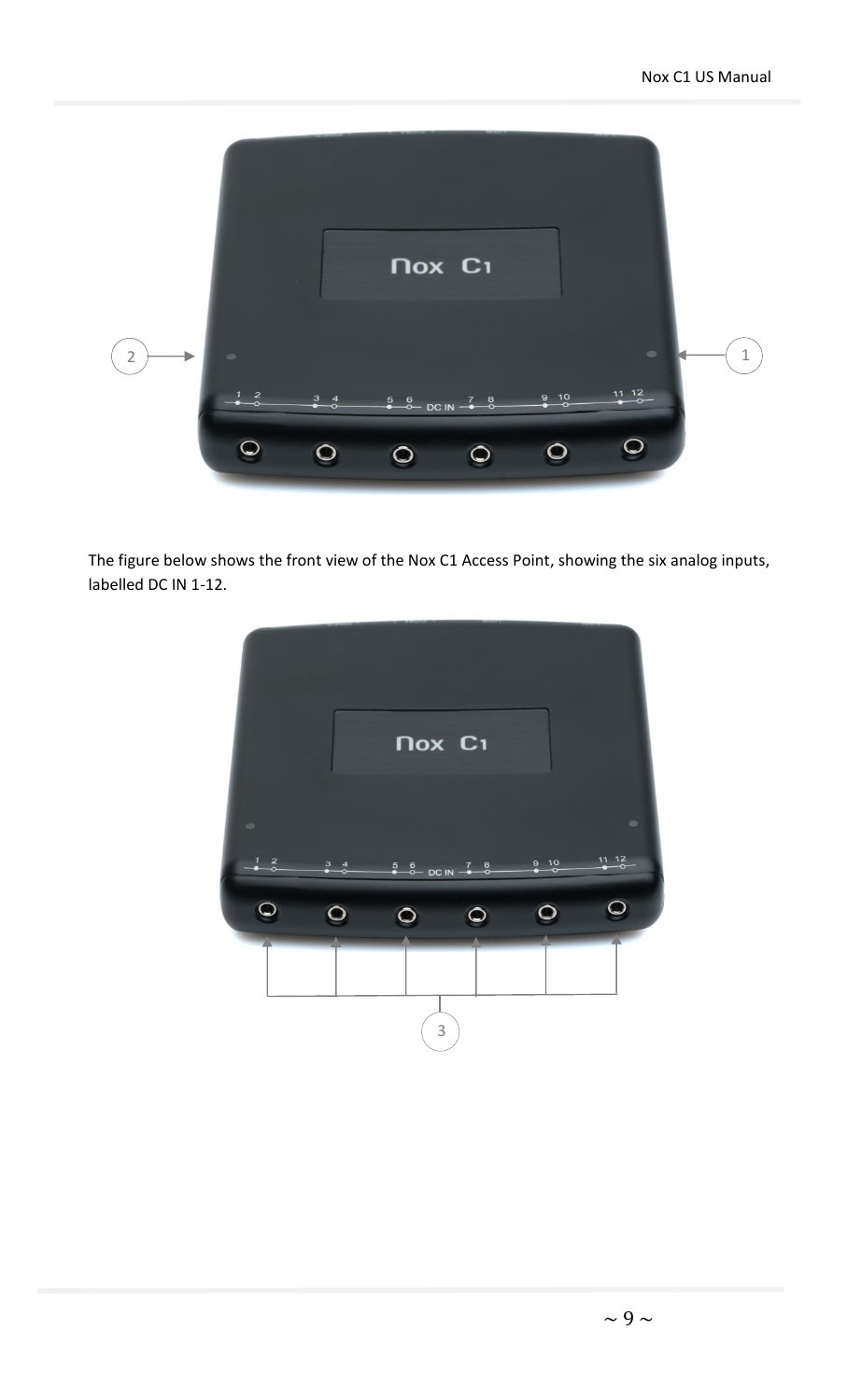The figure below shows the rear of the Nox C1 Access Point, showing the six inputs available. Refer to the table below for input definition.



The following table lists the Nox C1 Access Point inputs and the corresponding input labeling.

|                | NUMBER FUNCTION                        | <b>INPUT/SENSOR LABEL</b> |
|----------------|----------------------------------------|---------------------------|
| 1              | Indicator light for device status      | No label on device        |
| 2              | Ambient light sensor                   | No label on device        |
| 3              | Analog inputs                          | <b>DC IN 1-12</b>         |
| 4              | Ethernet cable input                   | LAN                       |
| .5             | Factory reset button                   | No label on device        |
| 6              | USB inputs                             | <b>USB</b>                |
| $\overline{7}$ | Serial inputs                          | $1$ COM $2$               |
| 8              | Differential pressure sensor<br>inputs | $+$ PRES $-$              |
| 9              | DC power supply connector              |                           |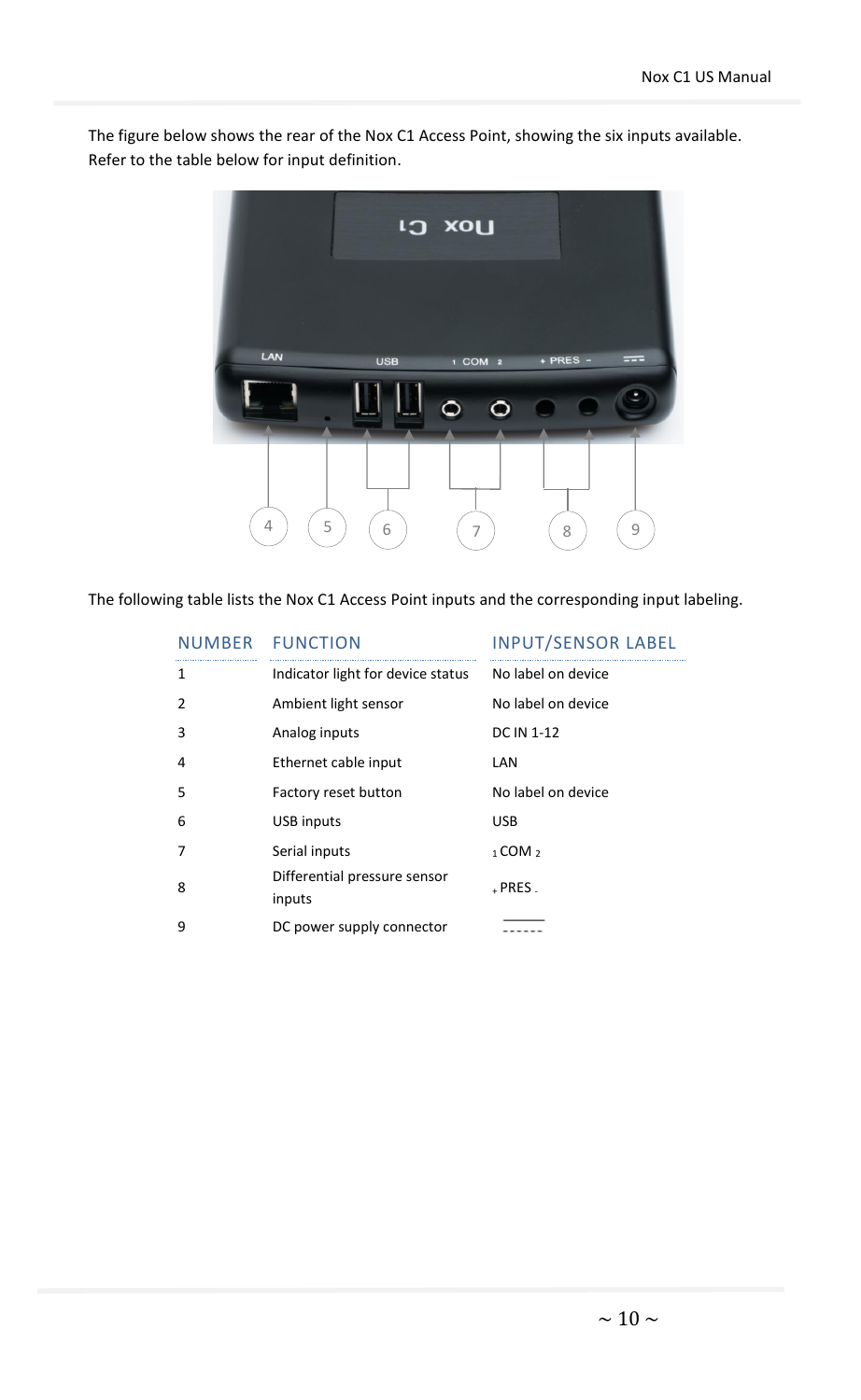#### <span id="page-10-0"></span>OPERATING NOX C1 ACCESS POINT

The Nox C1 Access Point is only intended to be operated by professionals (healthcare professionals and service personnel) with relevant qualification in hospitals, institutions, sleep centers, sleep clinics or other test environment, not including the patient's home.

#### <span id="page-10-1"></span>Connect to DC Power



 Warning: Only use power supply FRIWO MP115 Medical-7555M/12 with the Nox C1 Access Point. The use of an incorrect power supply may result in electric shock or cause the device to overheat, which may result in patient/operator harm.

The Nox C1 Access Point is powered by **FRIWO MP115 Medical-7555M/12**, a specific medical grade power supply rated with operating voltage of 12 volts and providing medical grade isolation from mains. Connect the power supply into the DC power supply connector on the rear of the device and have the applicable regional adapter connected to the power supply.



Verify that the LED indicator light on top of the Nox C1 Access Point starts blinking amber immediately after connection of the power supply and starts blinking green when the startup sequence of the device is completed, and the Nox C1 Access Point is available for configuration.

#### FRIWO MP115 Medical-7555M/12 (FW7555M/12)

The medical grade power supply FRIWO MP115 Medical-7555M/12 is the only power supply that should be used with the Nox C1 Access Point to ensure safe and effective device operation. The LED indicator on the power supply is the operating indicator. For detailed user instructions, product specifications and regulatory information please refer to the Nox Medical web page.



- Caution: In the case of visible damages on the housing or on the cord do not use the power supply.
	- Warning: The device should never be operated or even stored at places listed below, because this could lead to operating failures: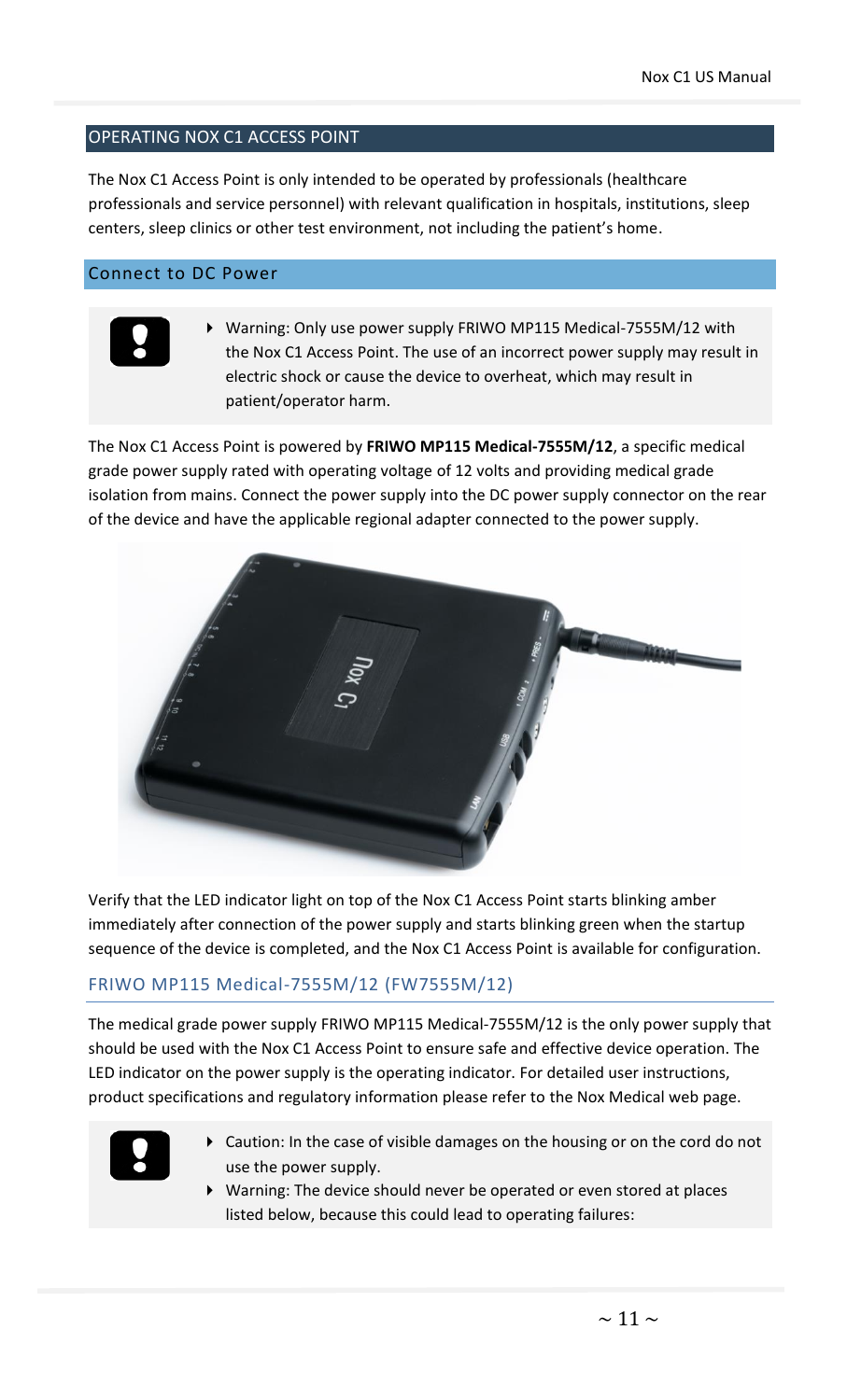- o Places, which are heavily exposed to moisture or where water condensing may occur
- o Places, which are exposed to special environmental conditions
- o Places, which are subject to constant vibrations
- o Places, which are subject to high temperature fluctuations
- o Outdoors
- Caution: Always disconnect the power supply from mains during lighting storms or when not in use.
- Caution: The power supply itself is the disconnect device. Never use the cord to pull the power supply from the mains.
- Warning: The power supply is maintenance free. It must not be opened. (Risk of electrical shock).
- Warning: A modification of the power supply is not allowed.
- Warning: The device may only be repaired by authorized personnel.
- Warning: Remove from mains before cleaning. Do not clean with detergents. Clean only with a dry cloth.
- ▶ NOTE: The power supply unit is intended for supplying end medical product by its output voltage.
- Warning: The unit shall not be used for use in an oxygen rich environment.
- Warning: The unit it is not intended to be used with flammable anesthetics and not intended for use in conjunction with flammable agents.

#### <span id="page-11-0"></span>Nox C1 Access Point Status

The Nox C1 Access Point has a built-in LED for device status indication. The LED is located on the top panel of the device. Refer to the table below for a description of the different states of the Nox C1 Access Point indicated with the LED.

| <b>Status Light</b> | <b>Description</b>                                                                |  |
|---------------------|-----------------------------------------------------------------------------------|--|
| Off                 | Nox C1 is not connected to power and is turned off<br>▶                           |  |
| Blinking amber      | Nox C1 is connected to power and is completing the startup<br>▶<br>sequence       |  |
| Blinking green      | Nox C1 is connected to power and ready to use. A recording is<br>▶<br>not running |  |
| Solid green         | A recording is running<br>▶                                                       |  |
| Solid amber         | Firmware error indication, Nox C1 is not functional<br>▶                          |  |
|                     | Nox C1 should be factory reset (refer to section "Factory<br>▶<br>Reset")         |  |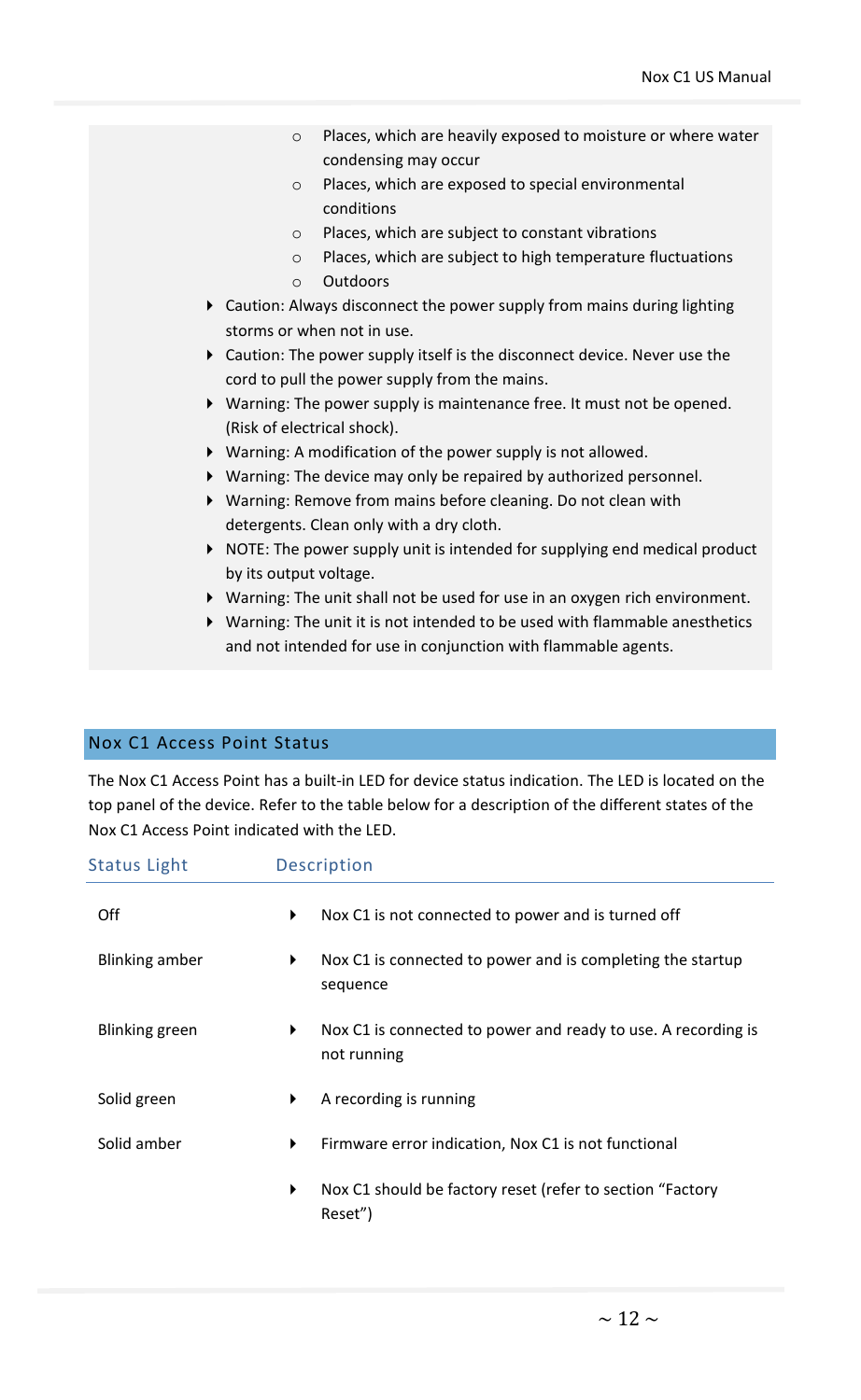Alternating green and amber

Firmware upgrade/factory reset is running

The LED brightness will automatically dim during a recording to ensure patient comfort.

#### <span id="page-12-0"></span>Nox C1 Access Point Analog Inputs



 Warning: The analog channels on the Nox C1 Access Point are signal input/output (SIP/SOP) auxiliary ports not to be connected in direct galvanic connection to the patient. This could result in electric shock.

The Nox C1 Access Point is equipped with 12 analog channels suitable for collecting of DC signals from auxiliary devices. The channels are collected on 6 inputs, labeled DC IN from 1 to 12 on the top of the device. The analog inputs which are 3.5 mm female stereo jack and yields 2 channels each. The voltage range allows interfacing signals from -5 V to +5 V.

Auxiliary devices can be connected to the Nox C1 Access Point analog inputs using a standard 3.5 mm male stereo jack or a 3.5 mm male mono jack, such as the Sinbon C1 Splitter Cable (562014). The Sinbon C1 Extension cable (562012) can be used for extension purposes.



The 12 analog channels offered by the Nox C1 Access Point have six inputs labeled DC IN from 1 to 12, see the figure above. The table below addresses the channel identification.

| <b>Analog Inputs</b>  | <b>Analog Channels 1-12</b> |
|-----------------------|-----------------------------|
| Analog Input 1 and 2  | Channel 1                   |
|                       | Channel 2                   |
| Analog Input 3 and 4  | Channel 3                   |
|                       | Channel 4                   |
| Analog Input 5 and 6  | Channel 5                   |
|                       | Channel 6                   |
|                       | Channel 7                   |
| Analog Input 7 and 8  | Channel 8                   |
| Analog Input 9 and 10 | Channel 9                   |
|                       | Channel 10                  |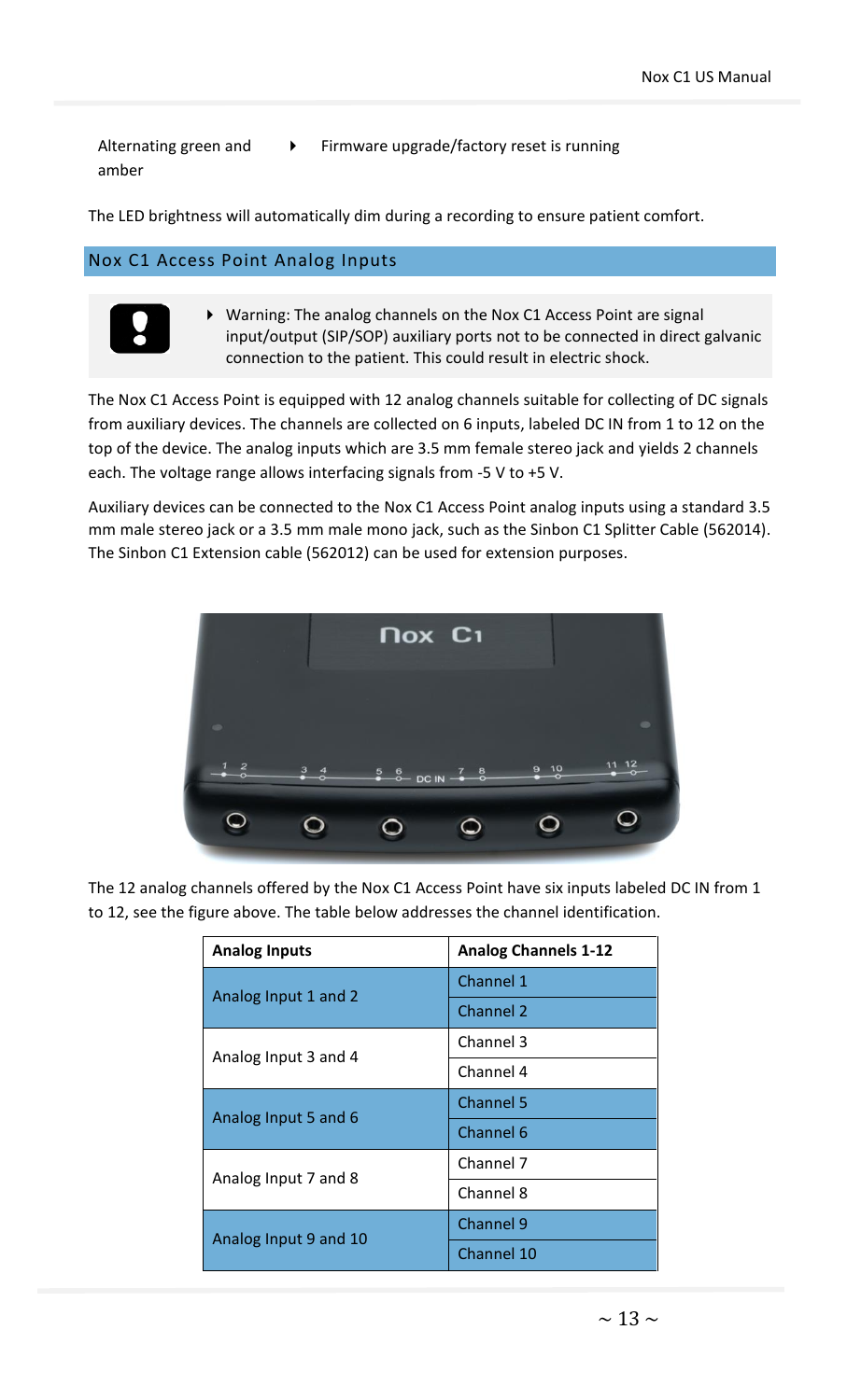|                        | Channel 11 |
|------------------------|------------|
| Analog Input 11 and 12 | Channel 12 |

The table below lists available commercial connectors that can be used for connection to the Nox C1 Access Point analog channel inputs.

| <b>Connector Type</b>      | <b>Channel Identification</b>                                                 |                                                                  |
|----------------------------|-------------------------------------------------------------------------------|------------------------------------------------------------------|
| 3,5 mm male<br>stereo jack | A stereo jack can carry two<br>analog channels (e.g. channels<br>$1$ and $2)$ | Odd number<br>Even<br>channel<br>number<br>channel<br><b>GND</b> |
| 3,5 mm male<br>mono jack   | A mono connector can carry<br>one analog channel (e.g.<br>channel 1)          | Odd number-<br>channel<br>GND                                    |

For the analog channel specifications refer to the "Specifications" section. Please refer to the Noxturnal US manual for more information on how to configure and license the analog channels.

Refer to the "Compatible Devices, Sensors and Accessories" section regarding the types of Auxiliary Devices that have been validated with the Nox C1 Access Point.

#### <span id="page-13-0"></span>Nox C1 Access Point Differential Pressure Sensor

To setup the Nox C1 Access Point for a recording of patient airflow at the proximal airway when using a PAP device, connect two Nox filter tube connectors to the differential pressure sensor inputs on the rear of the device, labelled + PRES -. The differential pressure sensor inputs are designed to fit directly with the filter tube connector interface from Nox Medical. The figure below shows the Nox filter tube connectors connected to the differential pressure sensor inputs.

For the differential pressure sensor specifications refer to the "Specifications" section.

Refer to the "Compatible Devices, Sensors and Accessories" section regarding the types of Pneumoflow Sensors that have been validated with the Nox C1 Access Point.

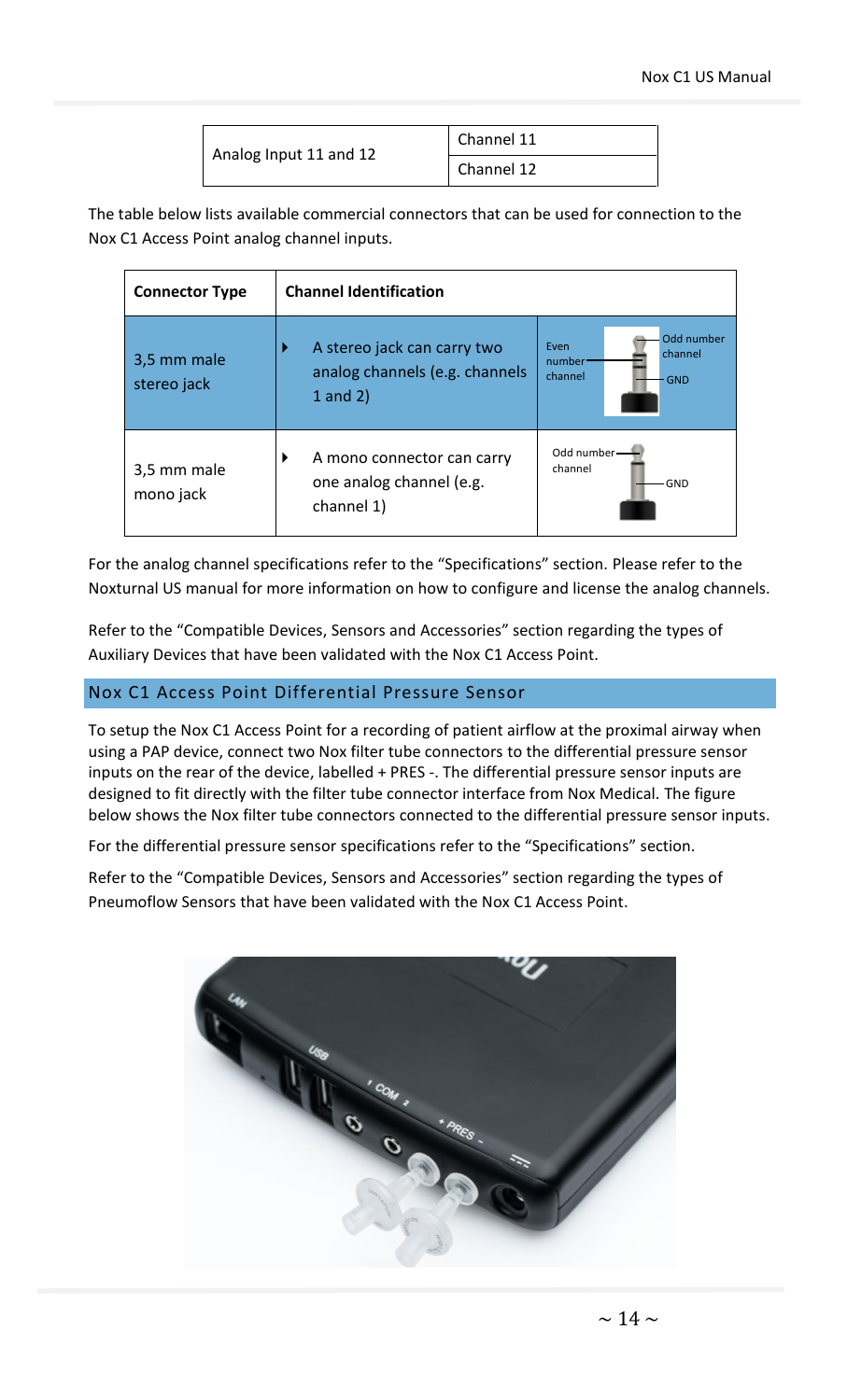#### <span id="page-14-0"></span>Nox C1 Access Point Serial Inputs



 Warning: The serial channels on the Nox C1 Access Point are signal input/output (SIP/SOP) auxiliary ports not to be connected in direct galvanic connection to the patient. This could result in electric shock.

To record signals from auxiliary devices over a serial connection connect a standard serial cable with a 3.5 mm male stereo jack carrying the serial signal to a COM input (such as the Sinbon C1 Serial Cable (562013)) on the rear of the Nox C1 Access Point. The figure below shows the rear of the device, where the serial inputs are located. The serial inputs are labelled  $_1$  COM  $_2$ . For the serial input specifications refer to the "Specifications" section.



| <b>Connector Type</b>      | <b>Channel Identification</b>                                                                      |                                        |
|----------------------------|----------------------------------------------------------------------------------------------------|----------------------------------------|
| 3,5 mm male<br>stereo jack | The COM stereo jacks carry<br>one serial channel each with<br>TxD, RxD and GND at RS232<br>levels. | <b>TxD</b><br><b>RxD</b><br><b>GND</b> |

Refer to the "Compatible Devices, Sensors and Accessories" section regarding the types of Auxiliary Devices and accessories that have been validated with the Nox C1 Access Point.

#### <span id="page-14-1"></span>Nox C1 Access Point USB Inputs



- Warning: The USB channels on the Nox C1 Access Point are signal input/output (SIP/SOP) auxiliary ports not to be connected in direct galvanic connection to the patient. This could result in electric shock.
- The minimum distance between the user and/or any bystander and the radiating structure of the Bluetooth® Dongle is 20 cm.

The USB inputs are on the rear of the device. The figure below shows the rear of the device, where the USB inputs are located. The USB inputs are labelled USB. For the USB input specifications refer to the "Specifications" section.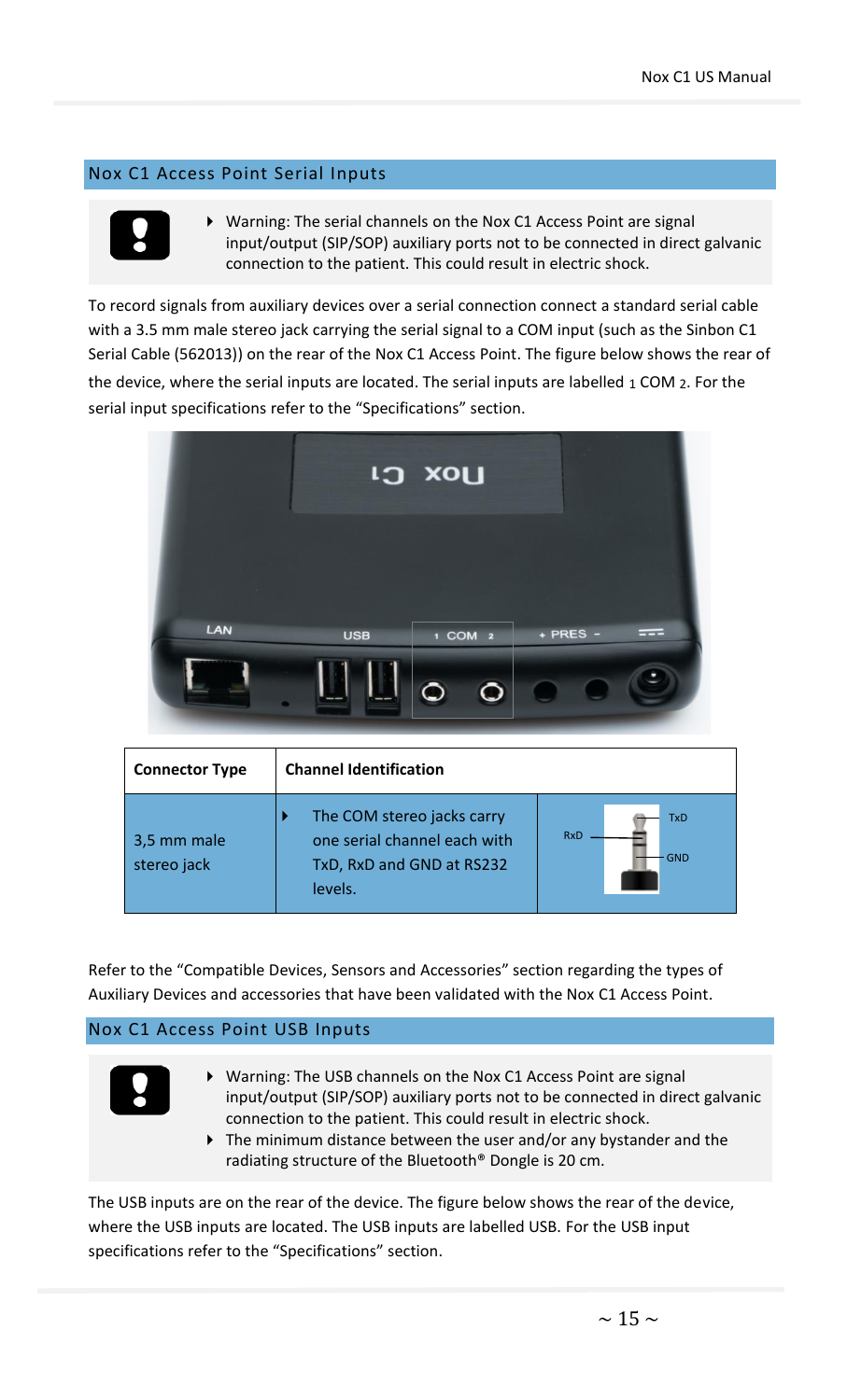

If using the Nox A1s recorder, the Bluetooth® 5.0 dongle should be connected to the USB ports as shown on the picture below to allow the device to receive signals from the Nox A1s recorder. It doesn't matter which of the USB port is used.

Before inserting the Bluetooth® 5.0 dongle for the first time it is important to do a factory reset on the USB dongle and to make sure the Nox C1 is on the newest version of firmware. For more information refer to details steps on the Nox Medical support page (support.noxmedical.com).



The functionality of the Bluetooth Dongle will be enabled automatically after connection during startup of the Nox C1.

#### <span id="page-15-0"></span>Nox C1 Access Point Ambient Light Sensor

The Nox C1 Access Point has a built-in ambient light sensor located on the top panel of the device; see the figure below (1).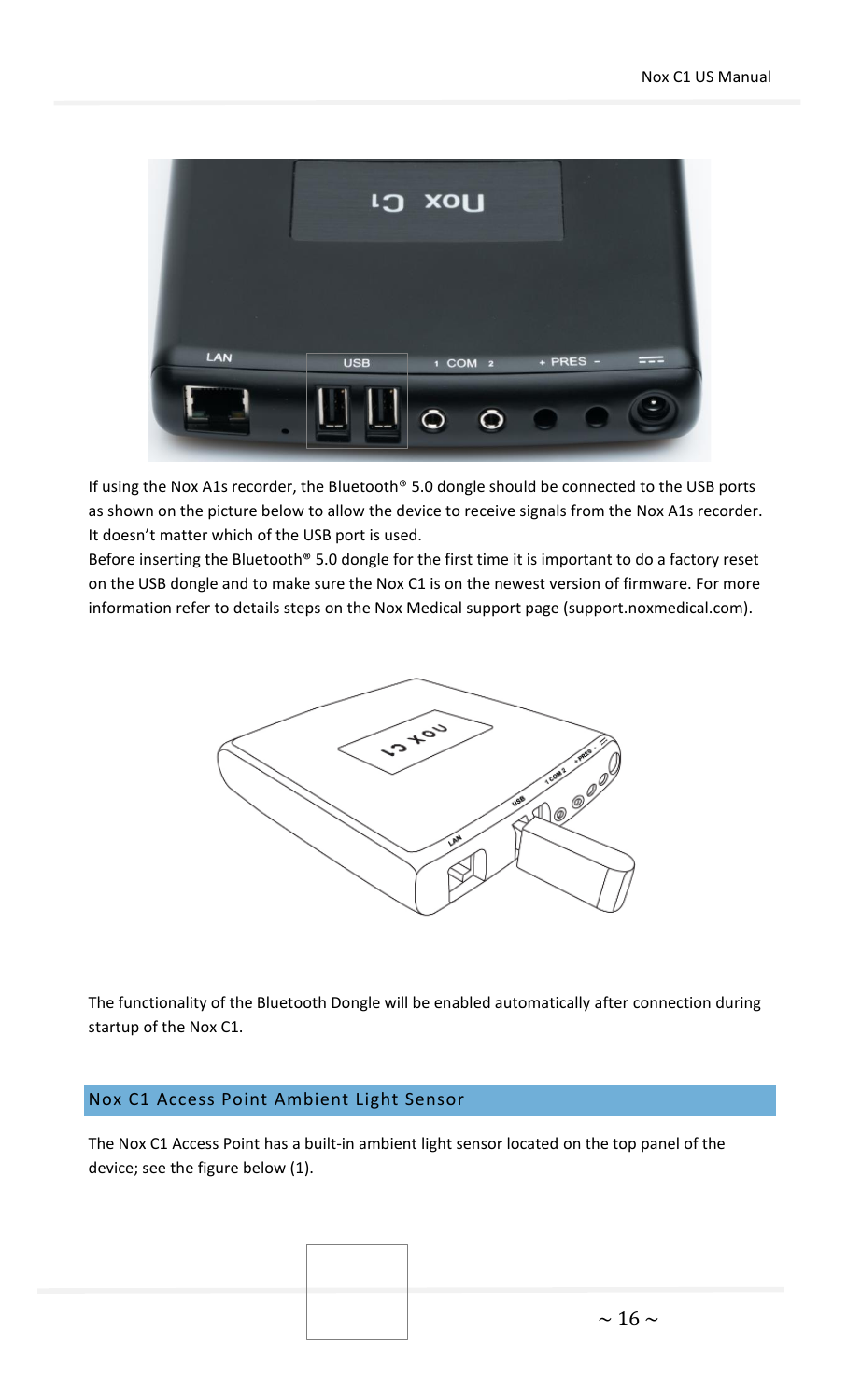

The light sensor can be used for light detection in the patient room. For the light sensor to work properly make sure not to cover the light sensor on the device. For the light sensor specifications refer to the "Specifications" section.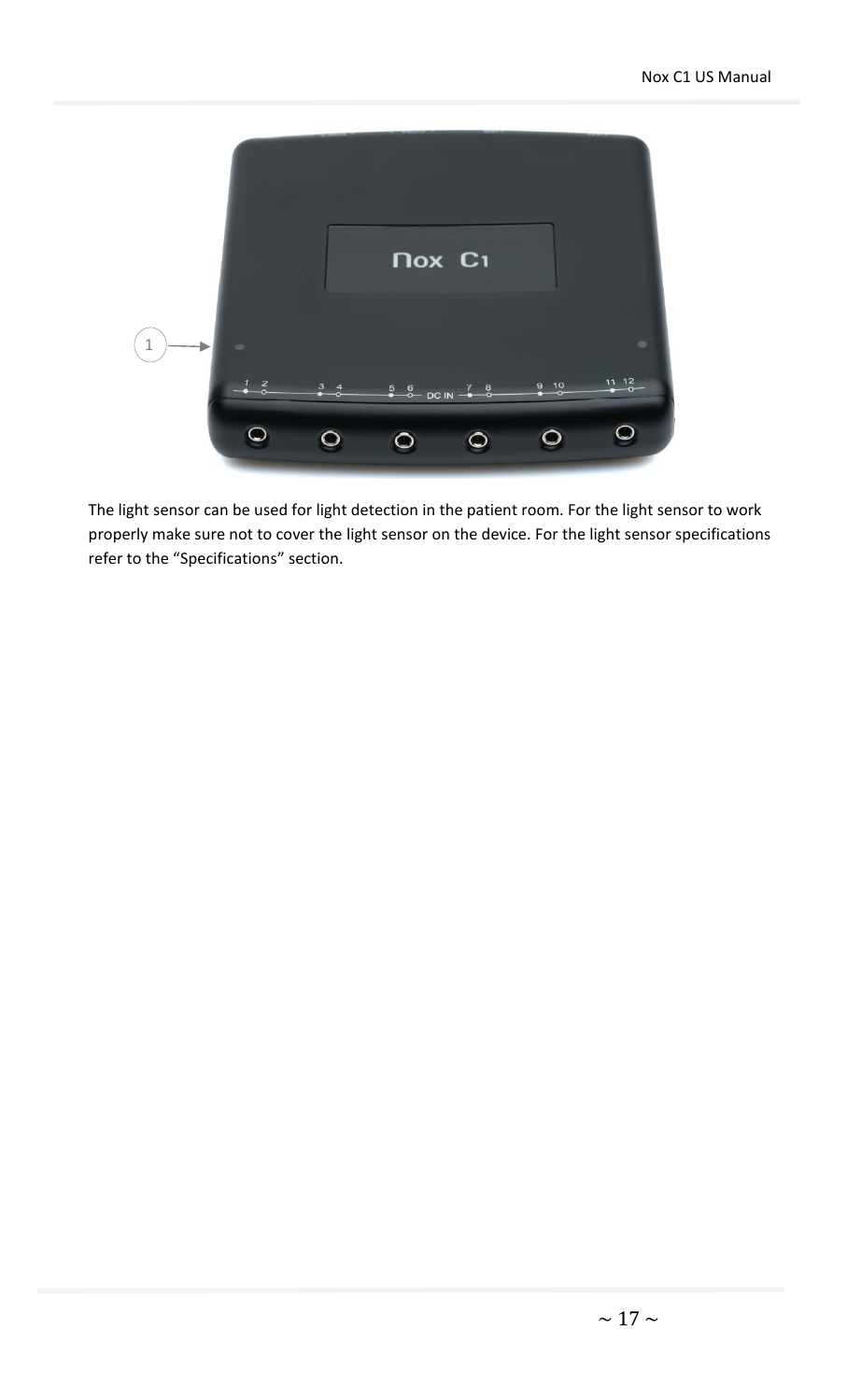#### <span id="page-17-0"></span>NOX C1 ACCESS POINT NETWORK CONFIGURATION

#### <span id="page-17-1"></span>Default Factory Configuration

The factory state of the Nox C1 Access Point is listed in the table below.

| <b>Nox C1 Network Configuration</b>         | <b>Details</b>                                                                            |
|---------------------------------------------|-------------------------------------------------------------------------------------------|
| <b>DHCP</b> server                          | DHCP pool: 192.168.101.64 - 192.168.101.127                                               |
| Static IP address                           | 192.168.101.10                                                                            |
| Universal Plug and Play (UPnP)<br>discovery | Networking protocol that permits the Nox C1 Access Point to<br>be discovered on a network |

The Nox C1 Access Point network configuration can be managed through the Noxturnal US software. Please refer to the Noxturnal US manual for instructions on how to configure the Nox C1 Access Point network settings.

#### <span id="page-17-2"></span>Factory Reset

To reset the Nox C1 Access Point to factory state follow the instructions below:

- 1. Unplug the power supply from the Nox C1 Access Point
- 2. Reset the device by performing the following:
	- i. Use a sharp pin (such as a toothpick) and press and hold the reset button on the rear of the device (see figure below)
	- ii. While pressing the reset button connect the power supply to the device
	- iii. You can release the reset button once you see the device LED alternating between green and amber
- 3. The LED on the top panel will blink amber while the device is completing the startup sequence
- 4. After approximately 60 seconds the LED starts blinking green. This indicates that the device has been reset to factory defaults and will have the network configuration listed in the "Default Factory Configuration" section



NOTE: Do not use a metallic item to perform the factory reset.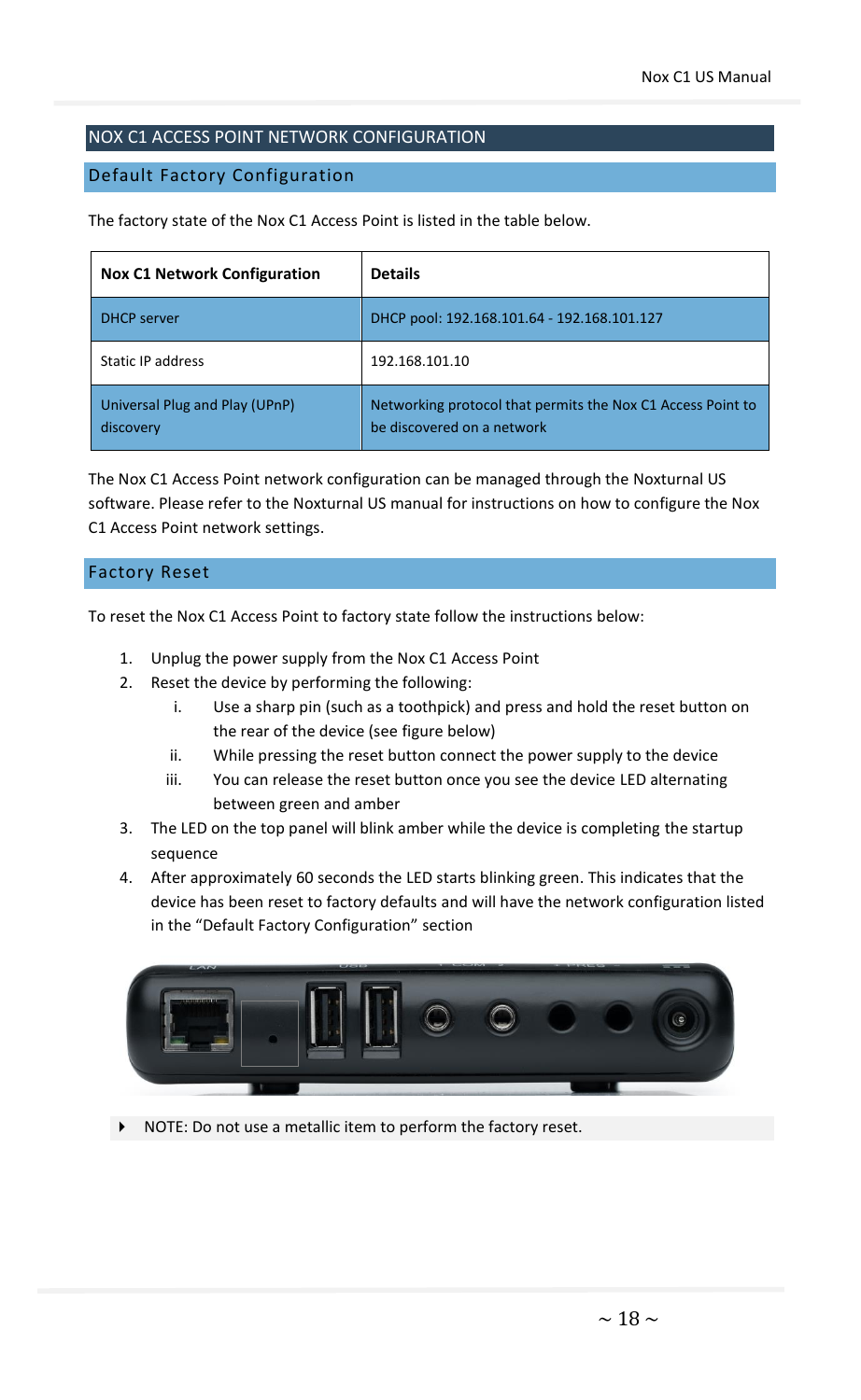#### <span id="page-18-0"></span>NOX C1 ACCESS POINT SETUP

#### <span id="page-18-1"></span>Nox Sleep System Network Overview

Before setting up the Nox C1 Access Point on the network read the following.

- Note: The Nox C1 Access Point should be connected to a 10/100 IPenabled Ethernet network to transfer configuration and study data between the Nox C1 Access Point and the operator workstation running the Noxturnal US software. The Nox C1 Access Point replies to Internet control message protocol (ICMP) echo requests and can be discovered with the Universal Plug and Play (UPnP) protocol. The Nox C1 Access Point listens on TCP port 8080 for configuration requests and on port 8888 for UPnP discovery requests.
	- Note: Any study data collected during a network outage is discarded and the user will be notified in Noxturnal US if such an event occurs.
	- Note: If the Nox C1 Access Point is connected to a shared network please make sure that any device connected to the network does not cause network congestion reducing the operational integrity of the Nox C1 Access Point.

To ensure steady operation of the Nox Sleep System please follow the recommended system setup below.

- Use a separate local area network (LAN) for each Nox C1 Access Point and a computer running the Noxturnal US software, i.e. each patient room that includes the Nox C1 Access Point should be on a separate network.
- Use a separate Nox C1 Access Point for each Nox A1 Recorder to be used. Use a separate computer running Noxturnal US for each Nox C1 Access Point.

The table below describes the setup of the control room where the computer with Noxturnal US installed is located.

| <b>Control Room</b> |                                                                                  |
|---------------------|----------------------------------------------------------------------------------|
| Item                | <b>Connection</b>                                                                |
| РC                  | Connected to the same network as the Nox C1<br>Access Point with a network cable |
| <b>Noxturnal US</b> | Installed on PC                                                                  |

The table below describes the setup of the patient room where the patient is sleeping during a sleep study.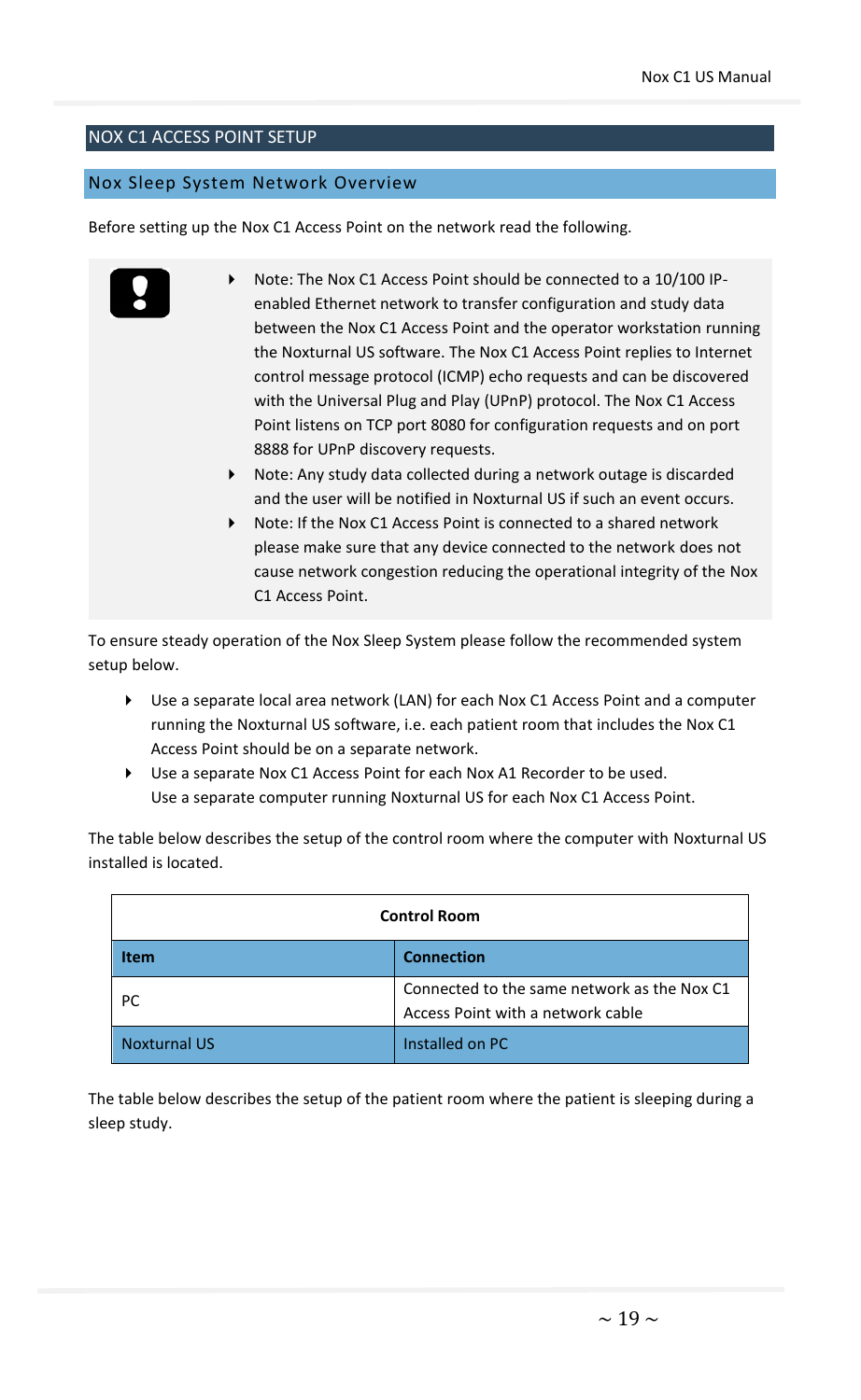| <b>Patient Room</b>                                     |                                                                                                                                                 |                                                                                                                                                                                                                                                                                                                                                                                                                                                              |                                                                                                                             |
|---------------------------------------------------------|-------------------------------------------------------------------------------------------------------------------------------------------------|--------------------------------------------------------------------------------------------------------------------------------------------------------------------------------------------------------------------------------------------------------------------------------------------------------------------------------------------------------------------------------------------------------------------------------------------------------------|-----------------------------------------------------------------------------------------------------------------------------|
| <b>Item Name</b>                                        | <b>Description</b>                                                                                                                              | <b>Function</b>                                                                                                                                                                                                                                                                                                                                                                                                                                              | <b>Setup/Connection</b>                                                                                                     |
| Nox C1<br><b>Access Point</b>                           | <b>Bluetooth access</b><br>point with analog<br>and serial inputs<br>and built in light<br>sensor and<br>differential<br>pressure sensor        | Data transfer received<br>$\blacktriangleright$<br>from Nox A1 Recorder<br>over Bluetooth<br>connection and<br>forwarded to Noxturnal<br>US via Ethernet<br>K<br>Commands received<br>from Noxturnal US via<br><b>Ethernet and forwarded</b><br>to Nox A1 Recorder<br>using Bluetooth<br>connection<br>Data transfer received<br>▶<br>from auxiliary devices<br>connected to analog<br>and/or serial inputs and<br>forwarded to Noxturnal<br>US via Ethernet | Located in the<br>patient room.<br>Connected to the<br>same LAN as the<br>PC running the<br><b>Noxturnal US</b><br>software |
| Nox A1<br>Recorder<br>and patient<br>applied<br>sensors | <b>Recording device</b><br>that may be<br>configured for<br>different types of<br>sleep studies.                                                | Records physiological<br>signals from built-in and<br>attached sensors and pulse<br>oximeter data over<br><b>Bluetooth link.</b>                                                                                                                                                                                                                                                                                                                             | Device and<br>sensors are<br>applied to the<br>patient.                                                                     |
| Medical<br>Auxiliary<br><b>Devices</b>                  | Supported<br>medical<br>devices/medical<br>devices that fits<br>the analog input<br>channel<br>specifications of<br>the Nox C1 Access<br>Point. | Depends on the auxiliary<br>device being used                                                                                                                                                                                                                                                                                                                                                                                                                | The applicable<br>connection cable<br>connected to the<br>analog/serial<br>input on the Nox<br>C1 Access Point.             |
| Noxturnal<br>App                                        | <b>Android App</b>                                                                                                                              | Can be used to connect to<br>Online Rooms, review signal<br>traces and perform bio<br>calibration and impedance<br>check. Can also be used to<br>start and stop recordings                                                                                                                                                                                                                                                                                   | Set the App to<br><b>Online Mode and</b><br>connect to the<br>applicable online<br>room                                     |

The Nox C1 Access Point is operated by the Noxturnal US software. For instructions on how to configure and operate the Nox C1 Access Point and Nox A1 Recorder from the Noxturnal US software refer to the Noxturnal US manual.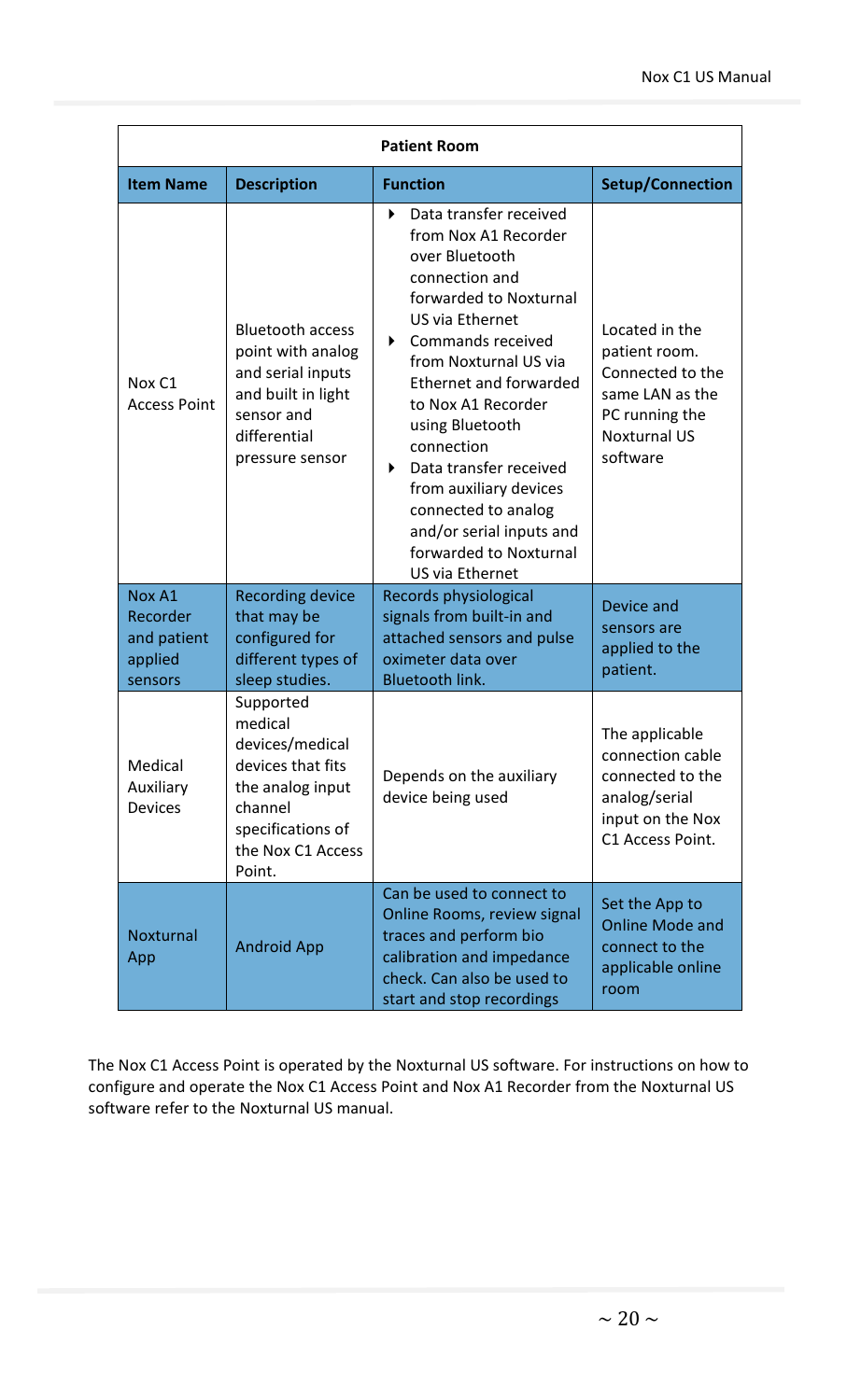#### <span id="page-20-0"></span>**MAINTENANCE**

The Nox Sleep System is only intended to be maintained by professionals (healthcare professionals and service personnel) with relevant qualifications and skills.

The Nox C1 Access Point and accessories should be stored in a clean, dry place.

Handle the Nox C1 Access Point with care and protect it against mechanical shocks, dirt, and liquids. The device is not waterproof or splash proof.

To update the Nox C1 firmware you will need the Noxturnal US software running on a computer which is on the same network as the Nox C1 Access Point. Please refer to the Noxturnal US manual for more information on how to perform this task.

No regular testing of the Nox C1 Access Point is needed.

The service life of the Nox C1 Access Point and the FRIWO MP115 Medical-7555M/12 power supply is 5 years or the equivalent of 1000 studies in total, given that 200 studies are performed in a year.

#### Environmental Conditions

|                   | $\triangleright$ Note: The environmental conditions listed below apply both<br>for the Nox C1 Access Point and the accompanying FRIWO<br>MP115 Medical-7555M/12 power supply. |
|-------------------|-------------------------------------------------------------------------------------------------------------------------------------------------------------------------------|
|                   |                                                                                                                                                                               |
| Temperature       | Operation: $+5^{\circ}$ C to $+40^{\circ}$ C (41°F to 104°F)                                                                                                                  |
|                   | Transport/Storage: $-25^{\circ}$ C to $+70^{\circ}$ C ( $-13^{\circ}$ F to 158 $^{\circ}$ F)                                                                                  |
| Relative Humidity | Operation: 15-90% (non-condensing)                                                                                                                                            |
|                   | Transport/Storage: 10-95% (non-condensing)                                                                                                                                    |
| Pressure          | Withstands atmospheric pressures from 700 hPa to 1060 hPa                                                                                                                     |

#### Calibration

The Nox C1 Access Point is factory calibrated. No further calibration is needed.

- Warning: There are no user serviceable parts inside the Nox C1 Access Point. The device should be serviced by authorized parties only. Service performed by non-authorized parties may affect data analysis and result in possible incorrect treatment. The warranty is void if the Nox C1 Access Point is opened.
	- Warning: No modification of the Nox C1 Access Point is allowed. Unauthorized modifications may affect data analysis and result in possible incorrect treatment.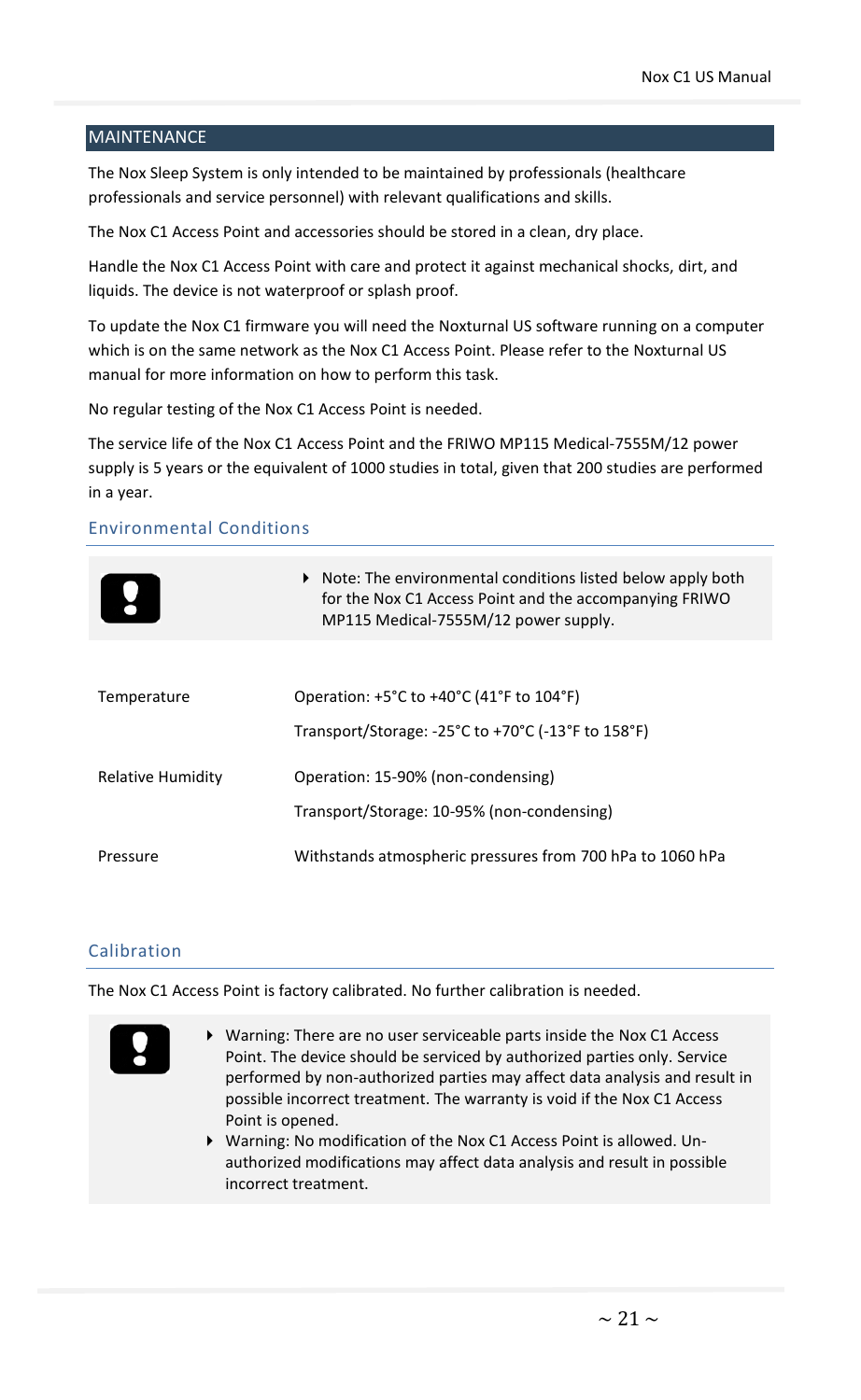#### Cleaning



- Warning: The Nox C1 Access Point device is not designed to give a specified degree of protection against harmful ingress of liquids. Do not autoclave or immerse the device in any kind of liquids. Ingress of liquids may result in electric shock.
- Warning: In the United States of America, only use United States Environmental Protection Agency (EPA) registered products for disinfection of the Nox C1 Access Point to prevent harm to the operator/patient
- Note: The Nox C1 Access Point is NOT intended to be sterilized.
- $\blacktriangleright$  Note: Regarding cleaning/disinfection and re-use of 3<sup>rd</sup> party components and  $3^{rd}$  party sensors refer to the applicable  $3^{rd}$  party accompanying instructions.
- Note: Soiled towelettes/cloths should be disposed of as biohazard material in accordance with federal, state, and local regulations.

As applicable, all reusable components should be cleaned immediately after use to prevent accumulation of residual soil and minimize soil transfer between patients.

#### MATERIALS/EQUIPMENT:

- Endozime® AW Plus Hospital grade cleaner
- Lint-free cloths
- **Gloves**
- Soft bristle nylon brush (i.e. electrode brush, toothbrush, or nail brush)
- PDI Sani-Cloth Plus Germicidal Disposable Cloth or equivalent validated disinfectant\*

#### CLEANING/DISINFECTING PROCEDURE:

- 1. Prepare a solution with the Endozime® AW Plus hospital grade cleaner
	- o Follow the instructions accompanying the hospital grade cleaner
- 2. Dampen a lint-free cloth with the solution
	- o Do not pour or spray any liquids on the Nox C1 Access Point
	- o Do not allow any liquids to enter any openings on the Nox C1 Access Point
	- o Avoid contact of the cleaning solution to the connectors
- 3. Wipe all surface areas thoroughly to remove all visible soil and contaminants. Wipe the device for at least 2 minutes. Use a soft bristle nylon brush if necessary.
- 4. Visually inspect the cleaned device to ensure no soil remains. Pay good attention to all junctions and details. Repeat steps 2 and 3 if necessary.
- 5. Allow the device to air dry completely before disinfection (minimum of 3 minutes)
- 6. For disinfection, take a new wipe of PDI Sani-Cloth Plus Germicidal Disposable Cloth or equivalent validated disinfectant\*
- 7. Wipe all surface areas of the device with the disinfectant for at least three minutes
	- o If other disinfection materials are used than PDI Sani-Cloth Plus Germicidal Disposable Cloth make sure:
		- they are safe to use on metals and plastics
		- to read the instructions from the manufacturer regarding required contact time of the solution to provide sufficient disinfection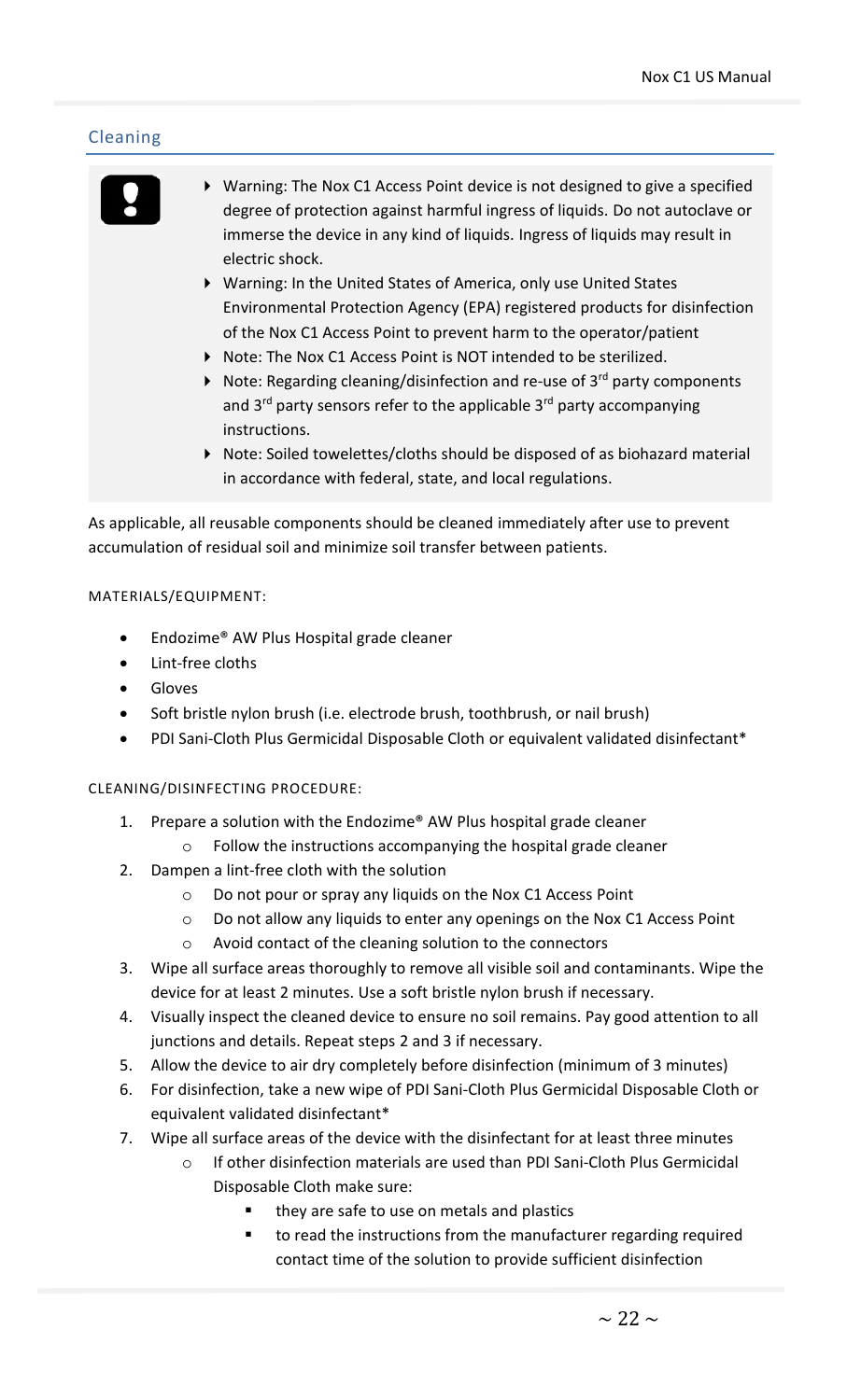- 8. Allow the device to air dry completely before next use (minimum 1 minute)
- 9. Visually inspect the Nox C1 Access Point under adequate lighting conditions (and magnification if needed) to confirm that the cleaning/disinfection process has not damaged the device. Inspect for surface wear, discoloration, corrosion, or cracking\*\*

\* PDI Sani-Cloth Plus Germicidal Disposable Cloth are Environmental Protection Agency (EPA) registered product for disinfection of medical devices in the United States of America.

\*\* If any component damage occurs during cleaning process, contact Nox Medical immediately a[t support@noxmedical.com.](mailto:support@noxmedical.com) Do not attempt to use the Nox C1 Access Point until the device has been inspected and repaired by authorized Nox Medical personnel.

For cleaning of FRIWO MP115 Medical-7555M/12 power supply only use dry cloth. Do not clean with detergents.



 Warning: Remove the power supply from mains before cleaning. Do not clean the power supply with detergents. Clean only with a dry cloth

#### Disposal

Follow local governing ordinances and recycling instructions regarding disposal or recycling of the Nox C1 Access Point and accessories.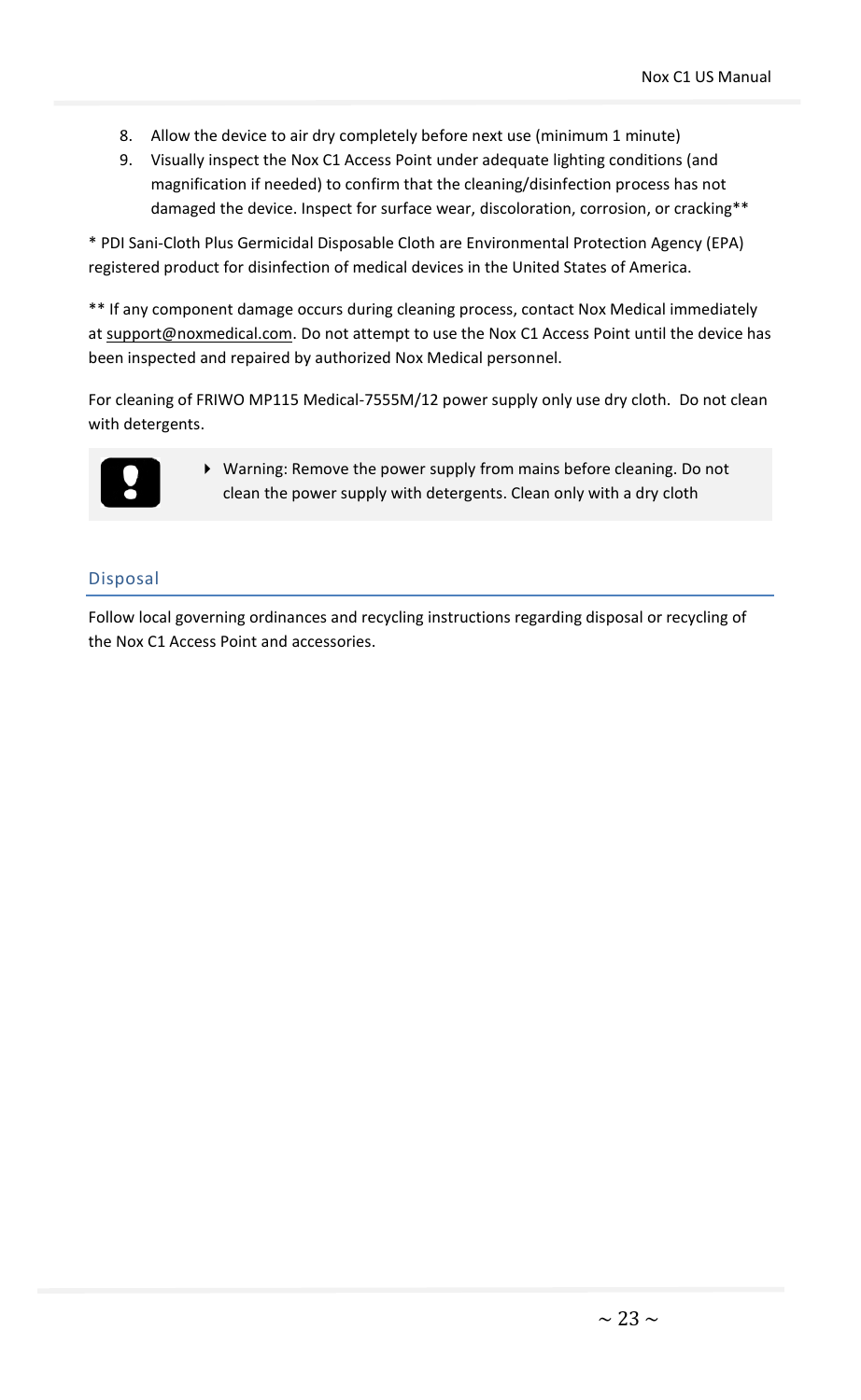#### <span id="page-23-0"></span>COMPATIBLE DEVICES, SENSORS AND ACCESSORIES



- Warning: Do not use damaged equipment, sensors, or accessories. This may result in bad performance of the device or patient/operator injury.
- Warning: External equipment and all auxiliary devices intended for connection to signal input, signal output or other connectors shall comply with the relevant product safety standards, e.g. IEC 60950-1 for IT equipment and the IEC 60601 series for medical electrical equipment, to prevent electric shocks. In addition, all such combinations – systems – shall comply with the safety requirements stated in the general standard IEC 60601-1, edition 3/3.1, clause 16. Any equipment not complying with the leakage current requirements in IEC 60601-1 shall be kept outside the patient environment i.e. at least 1.5 m from the patient support. Any person who connects external equipment to signal input, signal output or other connectors has formed a system and is therefore responsible for the system to comply with the requirements. If in doubt, contact a qualified medical technician or your local representative.
- Caution: After connecting a new auxiliary signal to the Nox C1 Access Point connectors OR after modifying the connection of the auxiliary signals OR after changing the mode of the auxiliary devices signal output, always verify the correct setup by performing an actual recording, making the auxiliary device create a known signal, and monitoring the appearance and values measured in the recording software, in order to prevent signals that would lead to incorrect interpretation and possible incorrect treatment.
- Warning: All the auxiliary devices connected to the Nox C1 Access Point should be powered from a single power strip to ensure a common ground, avoid ground potential difference skewing or disturbing the signals and thus prevent possible incorrect treatment.

The following table includes information on accessories, sensors and devices that have been validated with the Nox C1 Access Point.

The items listed below are Nox products and have been validated for use with the Nox C1 Access Point:

#### NOX FILTER TUBE CONNECTORS

| <b>Type</b>                         | <b>Catalog Number</b> |
|-------------------------------------|-----------------------|
| Nox Filter Tube Connector, 50 units | 552110                |
| NOX SLEEP SYSTEM COMPONENTS         |                       |

| <b>Type</b>       | <b>Catalog Number</b> |
|-------------------|-----------------------|
| Nox A1 System Kit | 513510                |
| Nox A1 Recorder   | 561120                |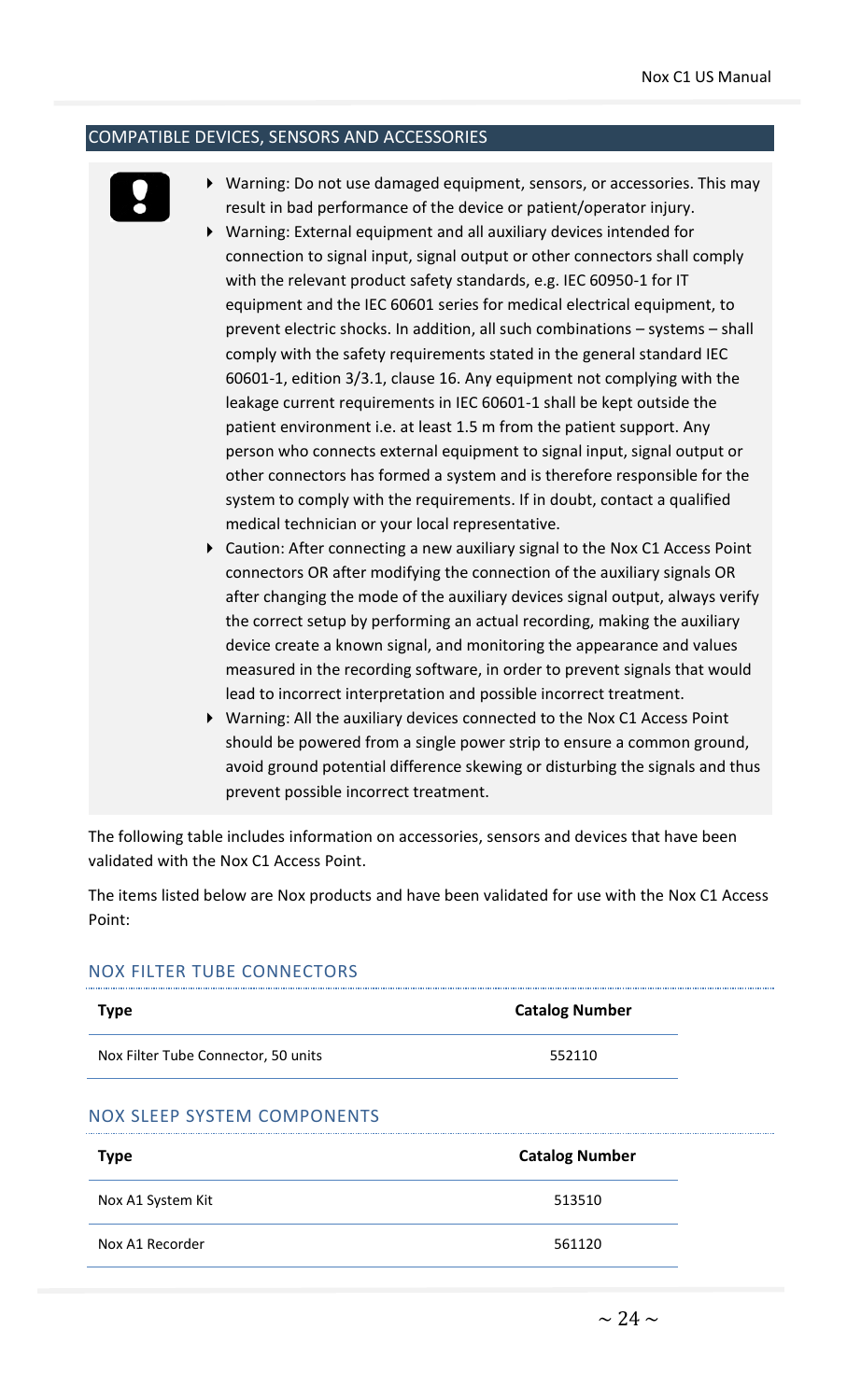| <b>Noxturnal US</b>    | <b>NA</b> |
|------------------------|-----------|
| <b>Noxturnal US CD</b> | 539012    |
| Noxturnal App          | 536210    |
| Nox C1 Access Point    | 544021    |

#### POWER SOURCE

| <b>Type</b>                  | <b>Catalog Number</b> |
|------------------------------|-----------------------|
| FRIWO MP115 Medical-7555M/12 | $NA^*$                |

The items listed below are 3<sup>rd</sup> party products and have been validated for use with the Nox C1 Access Point:

#### BLUETOOTH DONGLE FOR NOX A1S SUPPORT

| Type                              | <b>Catalog Number</b> |
|-----------------------------------|-----------------------|
| Bluetooth <sup>®</sup> 5.0 dongle | 544030                |

#### SWITCHES, IP CAMERAS AND MICROPHONES

| Type                | <b>Catalog Number</b> |
|---------------------|-----------------------|
| Trendnet PoE Switch | ΝA                    |

#### CONNECTION CABLES

| <b>Type</b>               | <b>Catalog Number</b> |
|---------------------------|-----------------------|
| Sinbon C1 Serial Cable    | 562013                |
| Sinbon C1 Splitter Cable  | 562014                |
| Sinbon C1 Extension cable | 562012                |

<sup>\*</sup> The 3<sup>rd</sup> party FRIWO MP115 Medical-7555M/12 medical grade power supply has been validated with the Nox C1 Access point and is included in the C1 Kit. C1 Kit has the catalog number 544021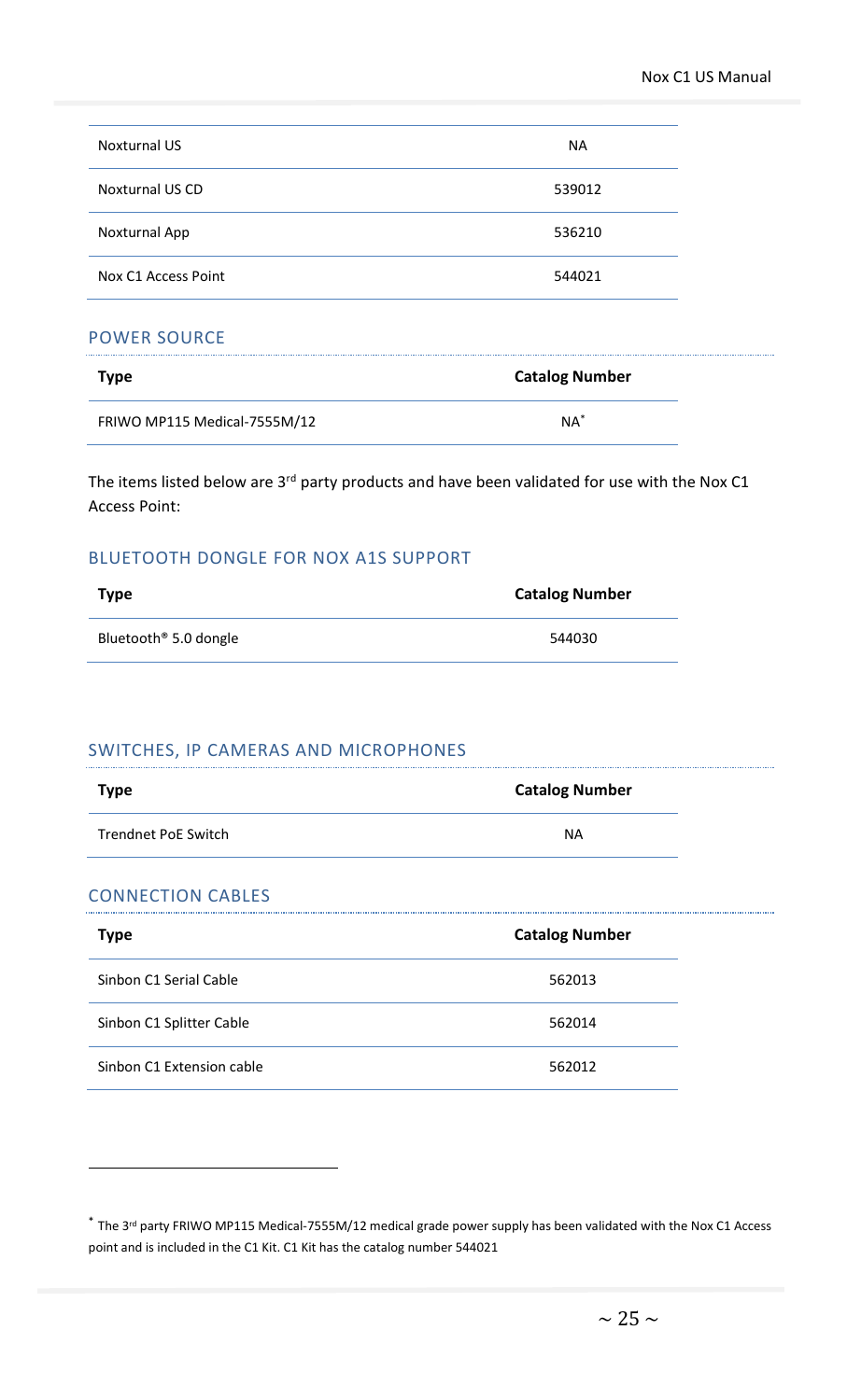#### AUXILIARY DEVICES SUPPORTED

| <b>Type</b>                        | <b>Catalog Number</b> |
|------------------------------------|-----------------------|
| SenTec SDM                         | <b>NA</b>             |
| Radiometer TCM4/CombiM             | <b>NA</b>             |
| Radiometer TCM40/TCM TOSCA         | <b>NA</b>             |
| Nonin Respsense EtCO2 Monitor      | <b>NA</b>             |
| Resmed Airsense™10                 | <b>NA</b>             |
| Resmed S9™                         | <b>NA</b>             |
| <b>Resmed Aircurve</b>             | <b>NA</b>             |
| Masimo Radical-7 Tabletop Oximeter | <b>NA</b>             |
| Nonin Model 7500 Tabletop Oximeter | <b>NA</b>             |

#### DIFFERENTIAL PRESSURE SENSOR

| <b>Type</b>                                     | <b>Catalog Number</b> |
|-------------------------------------------------|-----------------------|
| <b>Pneumoflow Sensor</b>                        | 552810                |
| <b>CLEANING</b>                                 |                       |
| <b>Type</b>                                     | <b>Catalog Number</b> |
| PDI Sani-Cloth Plus Germicidal Disposable Cloth | NА                    |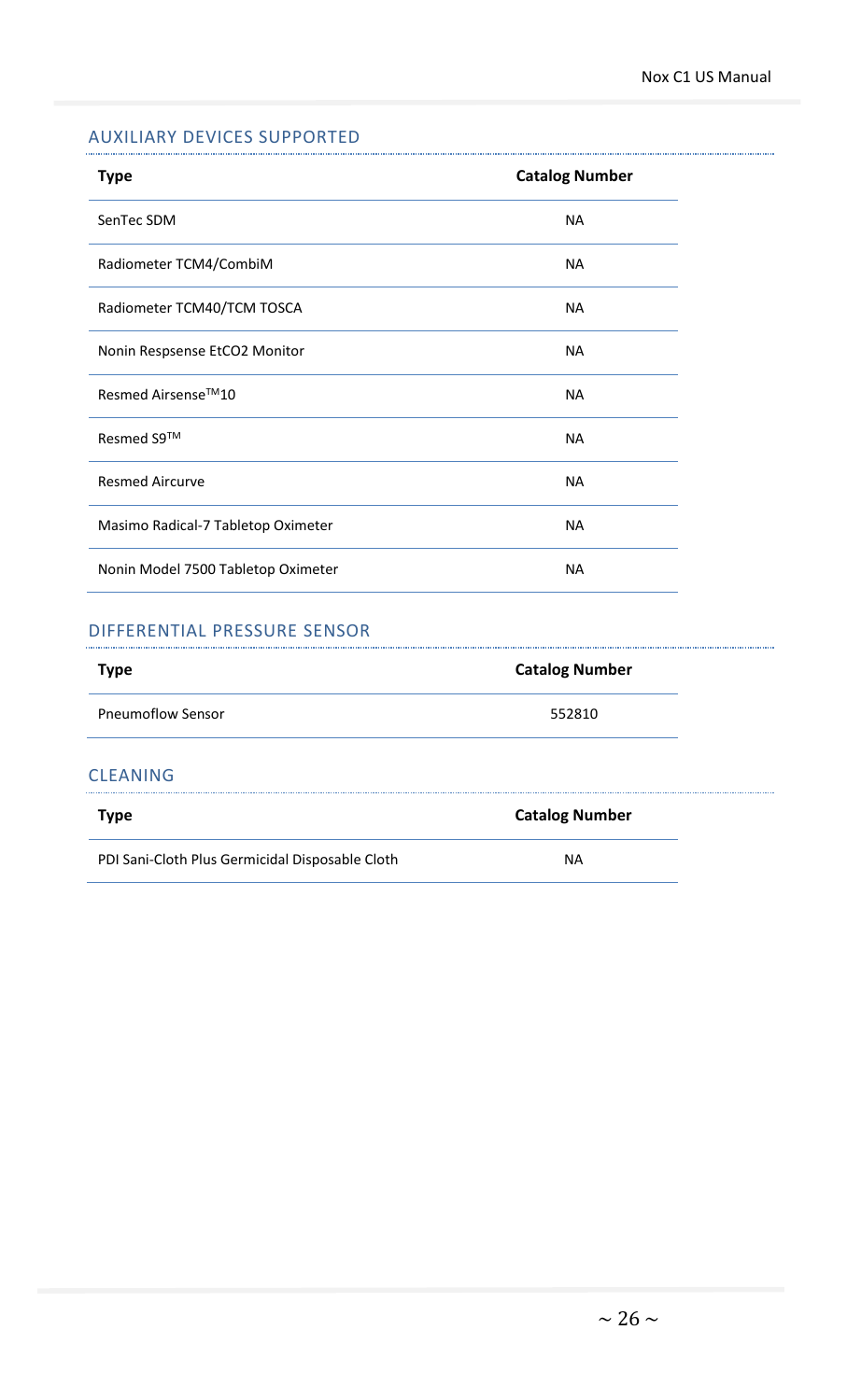#### <span id="page-26-0"></span>**SPECIFICATIONS**

#### <span id="page-26-1"></span>Nox C1 Access Point

| <b>DESCRIPTION</b><br><b>FUNCTION</b>      | <b>PROPERTIES</b>        |                                                                           |  |
|--------------------------------------------|--------------------------|---------------------------------------------------------------------------|--|
| <b>Nox C1 Channels</b>                     | ▶                        | Ambient Light Channel                                                     |  |
|                                            | ▶                        | Differential Pressure Channel                                             |  |
|                                            | ▶                        | Twelve Analog Input Channels (DC)                                         |  |
|                                            | ▶                        | Two USB Input Channels*                                                   |  |
|                                            | ▶                        | Two Serial Input Channels                                                 |  |
| <u>PHYSICAL</u>                            |                          |                                                                           |  |
| <b>Nox C1 Dimensions</b>                   | ▶                        | 135 mm x 149 mm x 26 mm (5.3" x 5.9" x 1.0")                              |  |
| Nox C1 Weight                              | ▶                        | 264 g (9.3 oz)                                                            |  |
| <b>Nox C1 DC Inputs</b>                    | ▶                        | Number of Channels: 12                                                    |  |
|                                            | ▶                        | Number of Inputs: 6                                                       |  |
|                                            | ▶                        | Input Voltage Range: ≥ +/- 5 V                                            |  |
|                                            | ▶                        | Sampling: 16 bit, 250 sample/s                                            |  |
|                                            | ▶                        | Connector: 3.5 mm Female Stereo Jack                                      |  |
| <b>Nox C1 Light Sensor</b><br><b>Input</b> | ▶                        | Light Range: Can distinguish between dark room and<br>a slightly lit room |  |
|                                            | ▶                        | Sampling: 16 bit, 250 sample/s                                            |  |
| <b>Nox C1 Light Indicator</b>              | ▶                        | Number of LEDs: 1                                                         |  |
|                                            | ▶                        | Colors: Green and Amber for status indication                             |  |
| <b>Nox C1 Pressure Sensor</b>              | ▶                        | Number of Channels: 1                                                     |  |
| Input                                      | Number of Inputs: 2<br>▶ |                                                                           |  |
|                                            | ▶                        | Absolute Maximum Input Pressure: > +/- 100cmH <sub>2</sub> O              |  |
|                                            | ▶                        | Pressure Input Range: $\geq$ +/- 40 cmH <sub>2</sub> O                    |  |
|                                            | ▶                        | Sampling: 16 bit, 250 sample/s                                            |  |
|                                            | ▶                        | Connector: Differential sensor port                                       |  |

<sup>\*</sup> Currently the USB ports do not have any function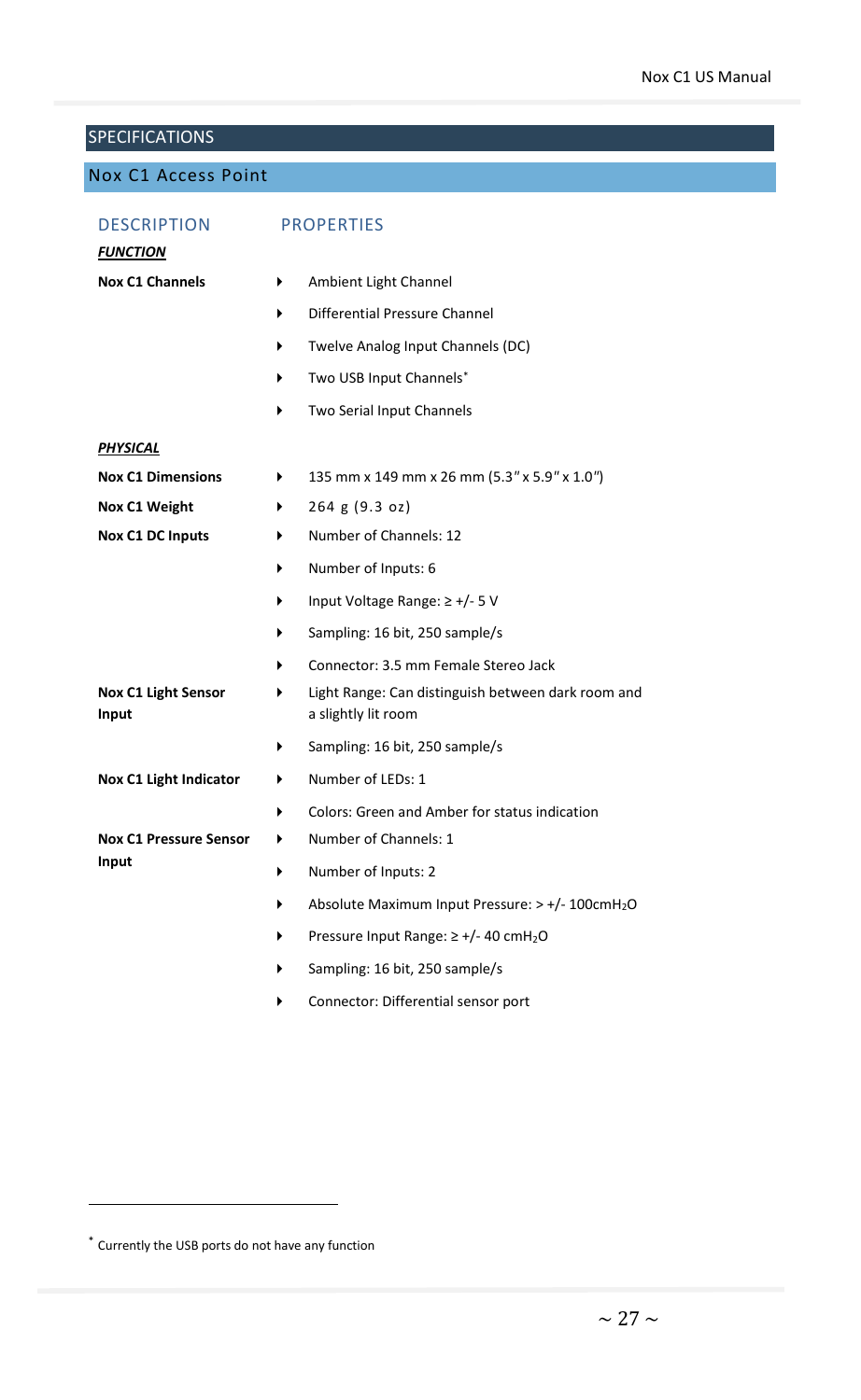| <b>Nox C1 USB Inputs</b>      | Number of Channels: 2<br>▶           |
|-------------------------------|--------------------------------------|
|                               | Number of Inputs: 2<br>▶             |
|                               | USB 2.0 compliance<br>▶              |
|                               | High Speed (up to 480 Mbit/s)<br>▶   |
|                               | Connector: USB Type A<br>▶           |
| <b>Nox C1 Serial Inputs</b>   | Number of Channels: 2<br>▶           |
|                               | Number of Inputs: 2<br>▶             |
|                               | RS-232<br>▶                          |
|                               | Connector: 3.5 mm Female Stereo Jack |
|                               |                                      |
|                               | ▶                                    |
|                               |                                      |
|                               |                                      |
|                               |                                      |
|                               |                                      |
|                               |                                      |
| <b>COMMUNICATION</b>          |                                      |
| Nox C1 Bluetooth <sup>®</sup> | Bluetooth <sup>®</sup> v.4.0<br>▶    |
| <b>Nox C1 Ethernet</b>        | Number of Inputs: 1<br>▶             |
|                               | 10/100 BASE-TX<br>▶                  |
|                               | Connector: RJ-45                     |
| <b>Power Supply</b>           |                                      |
|                               |                                      |
| <b>DESCRIPTION</b>            | <b>PROPERTIES</b>                    |
| <b>Power Supply Model</b>     | FRIWO MP115 Medical-7555M/12<br>▶    |
| <b>Nominal Input Voltage</b>  | 100-240 V AC +/- 10%<br>▶            |
| <b>Nominal Input</b>          | 50-60 Hz<br>▶                        |
| <b>Nominal Input Current</b>  | ▶<br>0.350-0.150 Arms (at max load)  |

- 
- <span id="page-27-0"></span>12 V DC  $+/- 5%$ **Nominal Output Voltage**  $\rightarrow$
- $0-1250$  mA **Nominal Output Current**  $\rightarrow$
- <span id="page-27-1"></span>Bluetooth® 5.0 Dongle

#### DESCRIPTION PROPERTIES

- **Dongle Model BL654** 
	-
- **Dongle Dimensions 18.39 mm x 50.74 mm x 11 mm**
- **Dongle Supply Voltage**  $\rightarrow$  **5.0V +/-10% Powered by standard USB port**
- **Dongle Bluetooth<sup>®</sup>**  $\longrightarrow$  Bluetooth<sup>®</sup> v.5.0

 $\sim$  28  $\sim$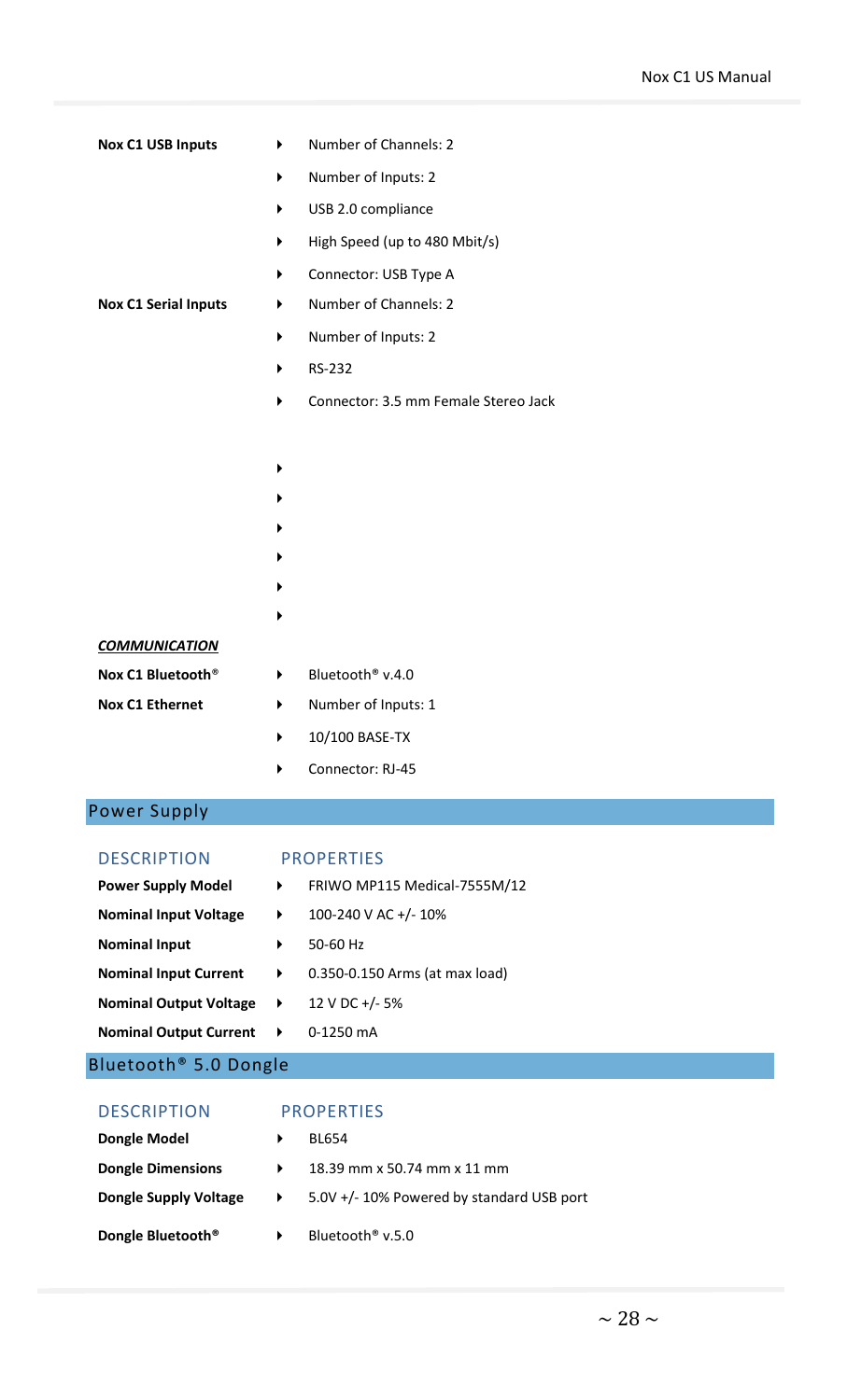For more information about the dongle, refer to www.lairdconnect.com.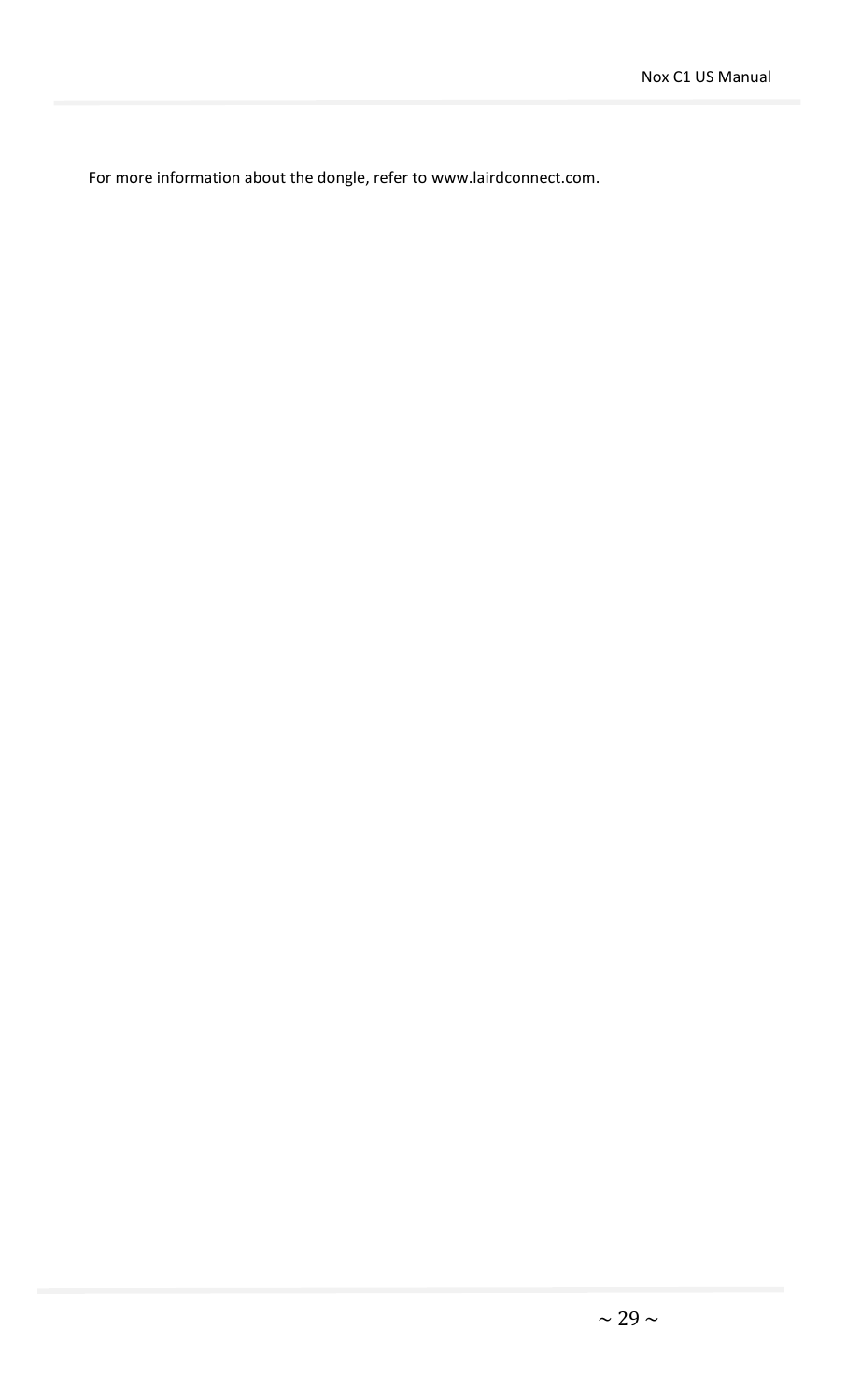#### <span id="page-29-0"></span>REGULATORY INFORMATION

#### <span id="page-29-1"></span>Performance Testing and Validation Summary

The Nox Sleep System has been tested and verified in various phases to include internal testing, verification, and validation as well as external testing to assure product safety, effectiveness, and reliability. The design was verified and validated, throughout the design process, according to requirement specifications and intended use. External accredited test houses were used to conduct testing needed to comply with the applicable standards regarding Electromagnetic Compatibility (EMC) and patient safety as well as additional radio frequency (RF) testing to assure compliance with Federal Communications Commission (FCC).

Nox Medical holds an ISO 13485:2016 (MDSAP) certified Quality Management System which complies with the requirements of the Medical Device Directive (MDD - Council Directive 93/42/EEC as amended by Directive 2007/47/EC); Canada – Medical Devices Regulations – Part 1 – SOR 98/282; Australia – Therapeutic Goods (Medical Devices) Regulations, 2002, Schedule 3 Part 1 (excluding Part 1.6) – Full Quality Assurance Procedure; Japan – MHLW Ministerial Ordinance 169, Article 4 to Article 68; PMD Act and USA – 21 CFR 820, 21 CFR 803, 21 CFR 806, 21 CFR 807 – Subparts A to D.

#### <span id="page-29-2"></span>Nox C1 Classification

- Degree of protection against electric shock: The device is classified as **class II equipment** (see the symbol to the left).
- Powering of the device: The device is powered from an **external electrical power source**.
- Degree of protection against harmful ingress of liquids and particulate matter: The Nox C1 Access Point is classified **IP20**, i.e., as defined by the standard IEC 60529 it is protected against solid foreign objects of 12,5 mm diameter and greater, but it is not protected against harmful ingress of liquids.
- Method of sterilization: The device is **NOT delivered sterile or intended to be sterilized**.
- Suitability for use in an oxygen rich environment: The device is **NOT intended for use in an oxygen rich environment**.
- Suitability for use with flammable agents and anesthetics: The device is **NOT intended for use in conjunction with flammable agents or with flammable anesthetic mixture with air or with oxygen or nitrous oxide**.
- Mode of operation: The device is intended for **continuous operation**.

#### <span id="page-29-3"></span>Description of Symbols and Labels



 Operating instructions / Consult instructions for use



Caution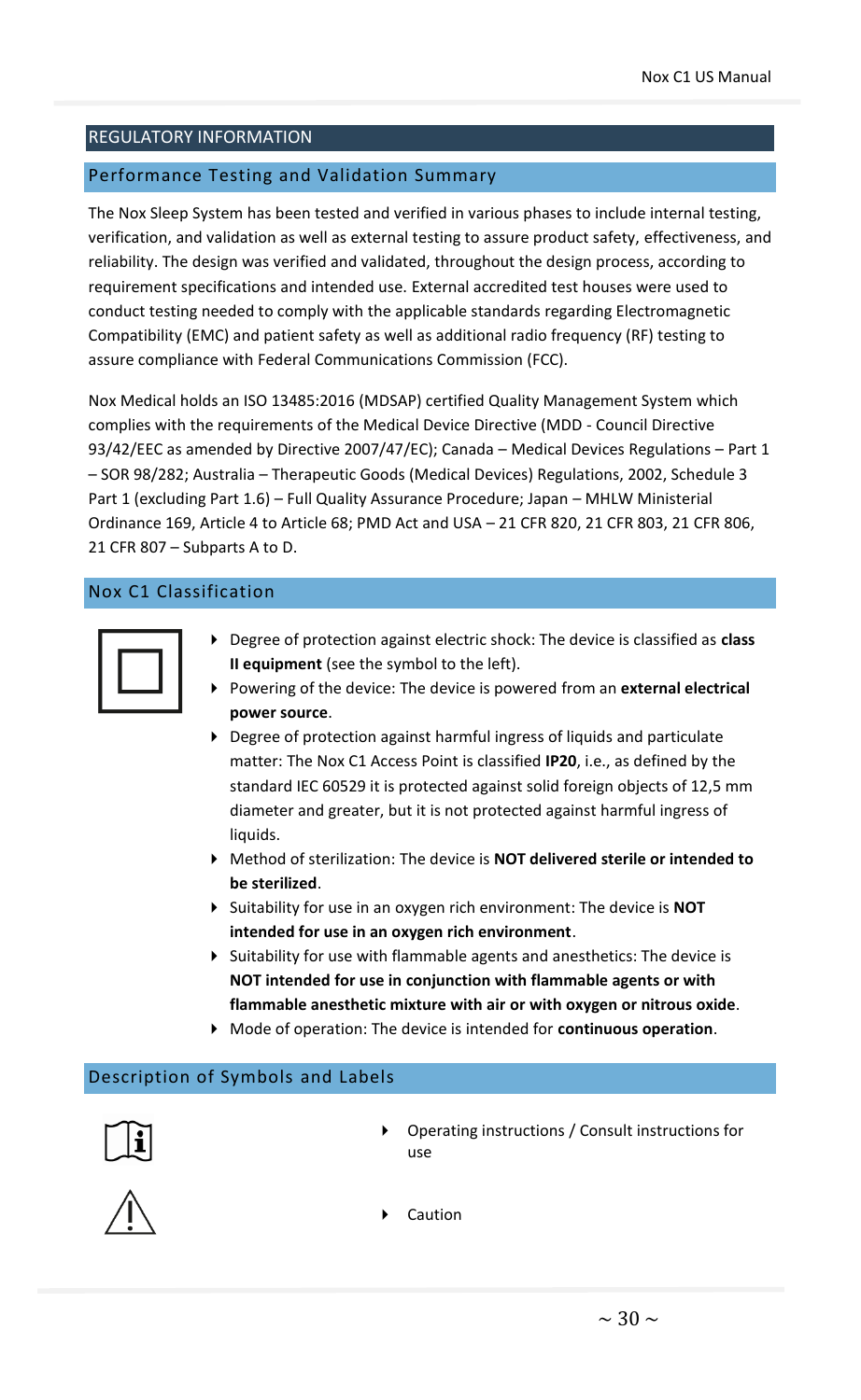





(01)15694311111498(11)YYMM DD(21)931XXXXXX



- Date of manufacture
- Serial number
- Unique Device Identifier (UDI); the Application Identifier (01) represents the device identifier (DI) ("15694311111498"), the Application Identifier (11) the production date/date of manufacture ("YYMMDD", with "YY" the last two digits of the production year, "MM" the production month and "DD" the production day), and the Application Identifier (21) the serial number of the device ("931XXXXXX")
- Unique Device Identifier (UDI) presented in data matrix format
- ▶ Class II equipment
- Non-ionizing radiation. The equipment includes a RF transmitter: interference may occur in the vicinity of equipment marked with this symbol
- $\blacktriangleright$  Bluetooth<sup>®</sup> wireless technology
- Federal Communications Commission (FCC) logo



 $\blacktriangleright$  Keep dry

- $\blacktriangleright$  Fragile, handle with care
- **F** Temperature limit





 $((\underline{\bullet}))$ 

**B** Bluetooth<sup>®</sup>







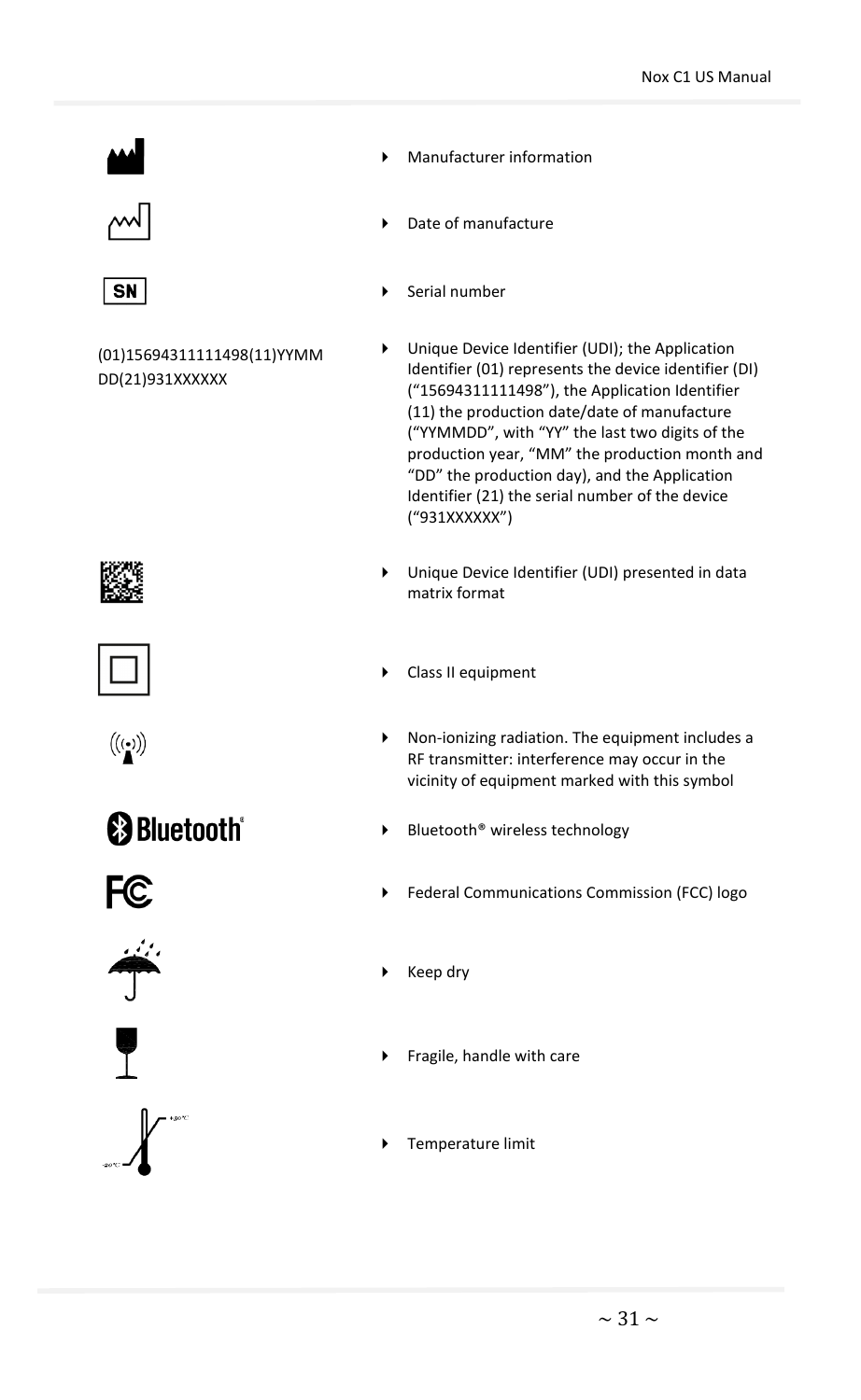





 $\frac{1}{\sqrt{1-\frac{1}{2}}}\left( \frac{1}{\sqrt{1-\frac{1}{2}}}\right) ^{2}$ 

- Humidity limitation
- Atmospheric pressure limitation
- Unsafe for MR (Magnetic Resonance) Environment.
- **Contains FCC ID: QOQBT111** Federal Communications Commission (FCC) ID label
- **DC IN 1-12 Analog inputs (DC)**
- **LAN Ethernet cable input**
- USB **USB USB** inputs (currently nonfunctional)
- **1COM 2 12 b 2 b 5erial inputs**
- **<sup>+</sup> PRES -** Differential pressure sensor inputs
	- DC power supply connector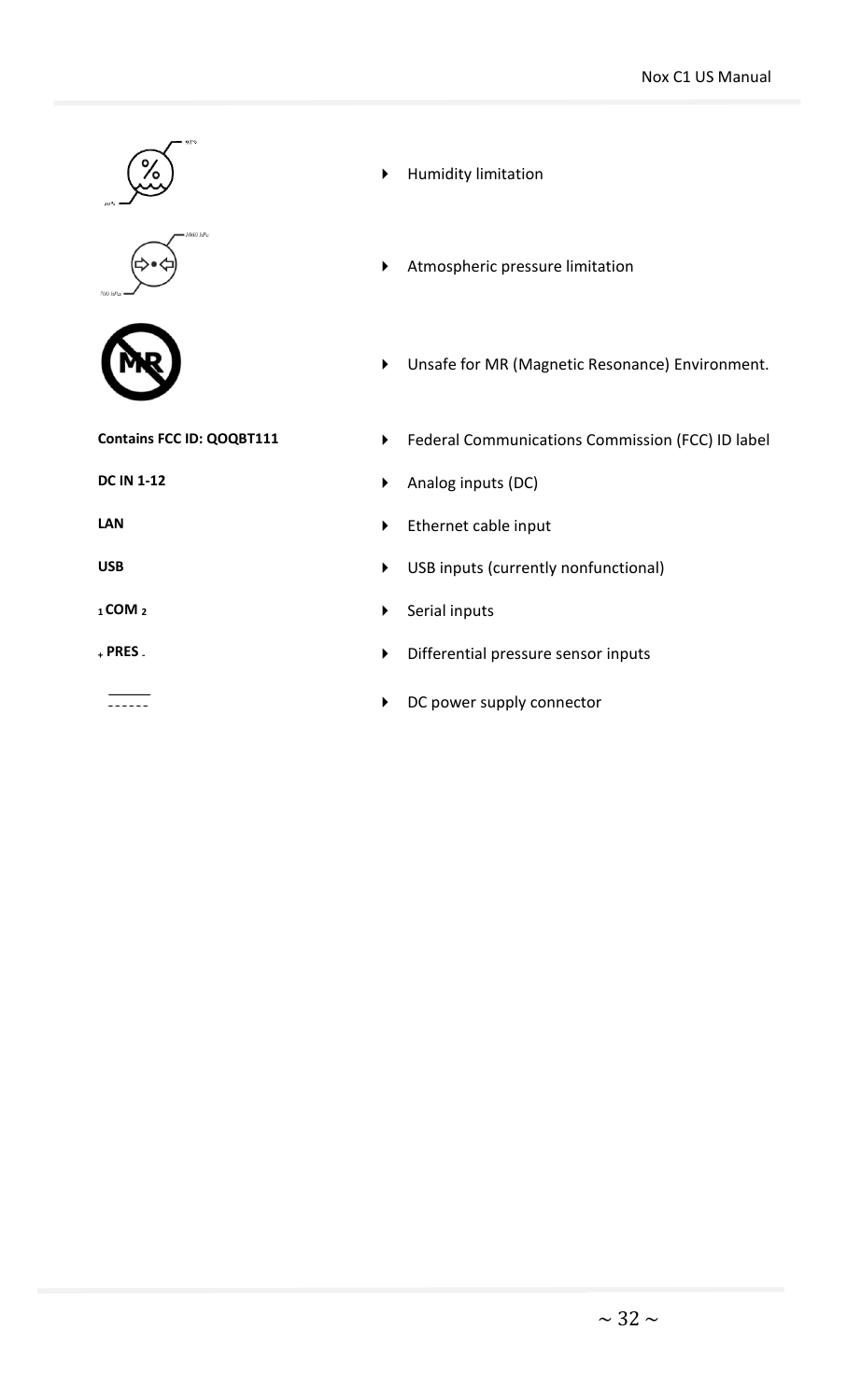#### <span id="page-32-0"></span>Bluetooth® Wireless Technology

The Nox C1 Access Point uses Bluetooth® 4.0 wireless technology to communicate with external Bluetooth modules.

The Bluetooth wireless technology is based on a radio link that offers fast and reliable transmission of data. Bluetooth radio uses globally available frequency range in the industrial, scientific, and medical (ISM) band, intended to ensure communication compatibility worldwide and a fast acknowledgement and frequency-hopping scheme to make the link robust, even in noisy radio environments. Please refer to the "Specifications" section for details on Radio Frequency (RF) specifications for the Nox C1 Access Point.

The *Bluetooth*® word mark and logos are registered trademarks owned by the Bluetooth SIG, Inc. and any use of such marks by Nox Medical is under license. Other trademarks and trade names are those of their respective owners.

#### <span id="page-32-1"></span>Electromagnetic Compatibility (EMC) Information



- Note: Portable and mobile RF communications can affect the performance of the Nox C1 Access Point.
- Warning: Portable RF communications equipment (including peripherals such as antenna cables and external antennas) should be used no closer than 30 cm (12 inches) to any part of the Nox Sleep System, including cables specified by the manufacturer. Otherwise, degradation of the performance of this equipment could result.
- Warning: Electromagnetic interference (EMI) can be picked up by the analog and/or serial channels of the Nox C1 Access point, causing disturbed or altered signals to appear in the Noxturnal US software. This may affect data analysis and result in possible incorrect treatment.
- Warning: The Nox C1 Access Point(s) should not be used adjacent to or stacked with other equipment. If adjacent or stacked use is necessary, the device(s) should be observed to verify normal operation in the configuration in which it will be used and prevent abnormal operation which might cause injuries to the operator/patient.
- Warning: The use of accessories, transducers, sensors, and cables other than those listed in this manual could result in increased electromagnetic emissions or decreased electromagnetic immunity of the Nox Sleep System and result in improper operation.
- Warning: The Nox Sleep System may be interfered with by other equipment, even if that equipment complies with CISPR (Special International Committee on Radio Interference) emission requirements, causing possible patient harm.
- Refer to the tables below in this section for specific information regarding the Nox C1 Access Point's compliance to the standard IEC60601-1- 2: Medical electrical equipment - Part 1-2: General requirements for basic safety and essential performance - Collateral Standard: Electromagnetic disturbances - Requirements and tests.
- Warning: The minimum distance between the user and/or any bystander and the radiating structure of the Bluetooth® Dongle is 20 cm.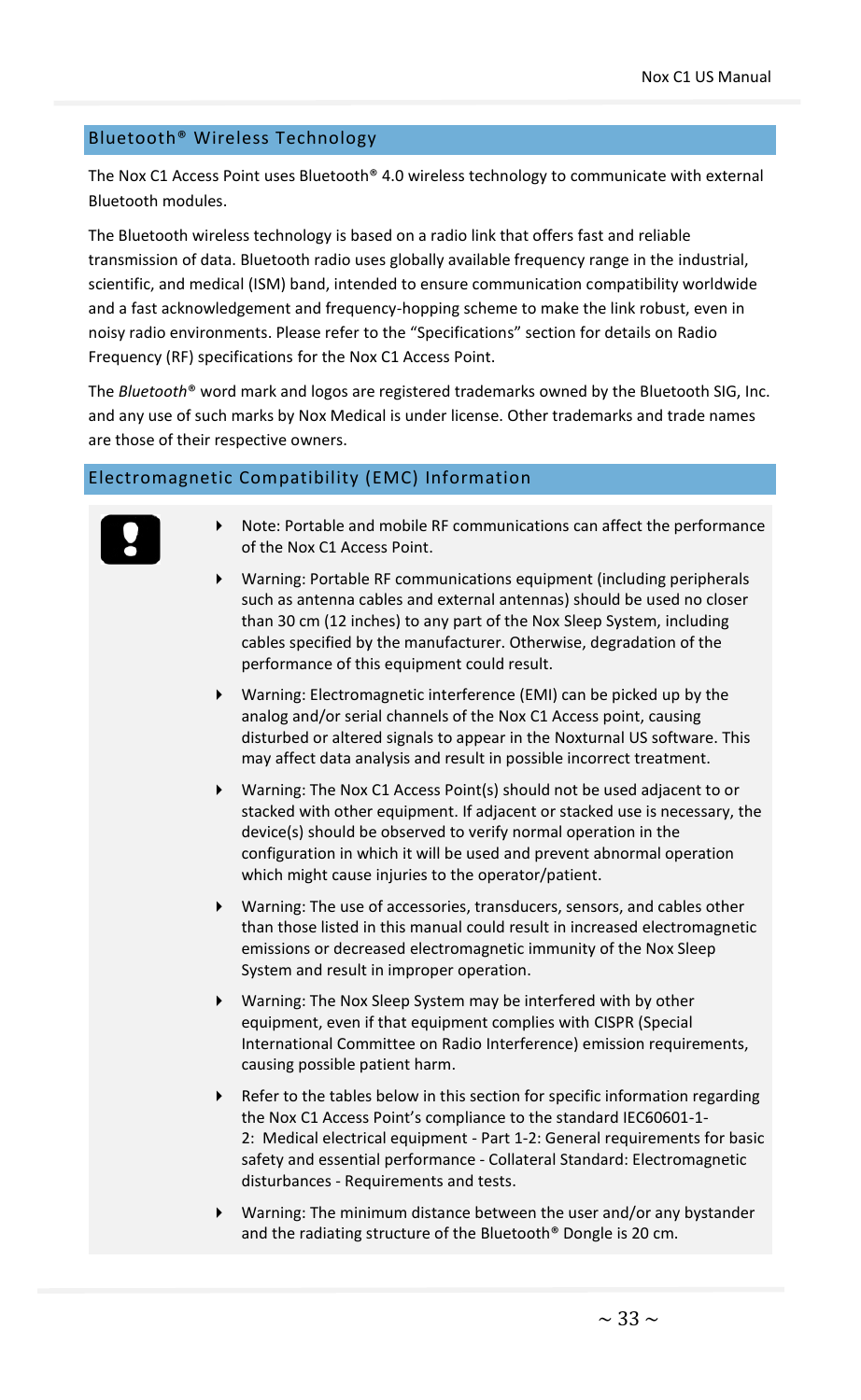Declarations of Conformity with the US Federal Communications Commission (FCC)

 Caution: Any changes or modifications to the equipment not expressly approved by Nox Medical could void user's authority to operate the equipment.

#### NOX C1 ACCESS POINT

The device complies with Part 15 of the FCC Rules. Operation is subject to the following two conditions:

- 1. This device may not cause harmful interference, and
- 2. This device must accept any interference, including interference that may cause undesired operation of this device.

#### BLUETOOTH® 5.0 DONGLE

This device complies with Industry Canada license-exempt RSS standard(s). Operation is subject to the following two conditions:

(1) this device may not cause interference, and

(2) this device must accept any interference, including interference that may cause undesired operation of the device.

#### **FCC RF Radiation Exposure Statement:**

This equipment complies with FCC radiation exposure limits set forth for an uncontrolled environment. End users must follow the specific operating instructions for satisfying RF exposure compliance. This transmitter meets both portable and mobile limits as demonstrated in the RF Exposure Analysis and should not be used closer than 5 mm from a human body in portable configuration. This transmitter must not be co-located or operating in conjunction with any other antenna or transmitter except in accordance with FCC multi-transmitter product procedures.

#### COMPLIANCE WITH FCC REGULATIONS

- The antenna(s) must be installed such that a minimum separation distance of 5 mm is maintained between the radiator (antenna) and all persons at all times.
- The transmitter module must not be co-located or operating in conjunction with any other antenna or transmitter except in accordance with FCC multi-transmitter product procedures.

#### MODIFICATION STATEMENT

Any changes or modifications not expressly approved by Nox Medical could void the user's authority to operate the equipment.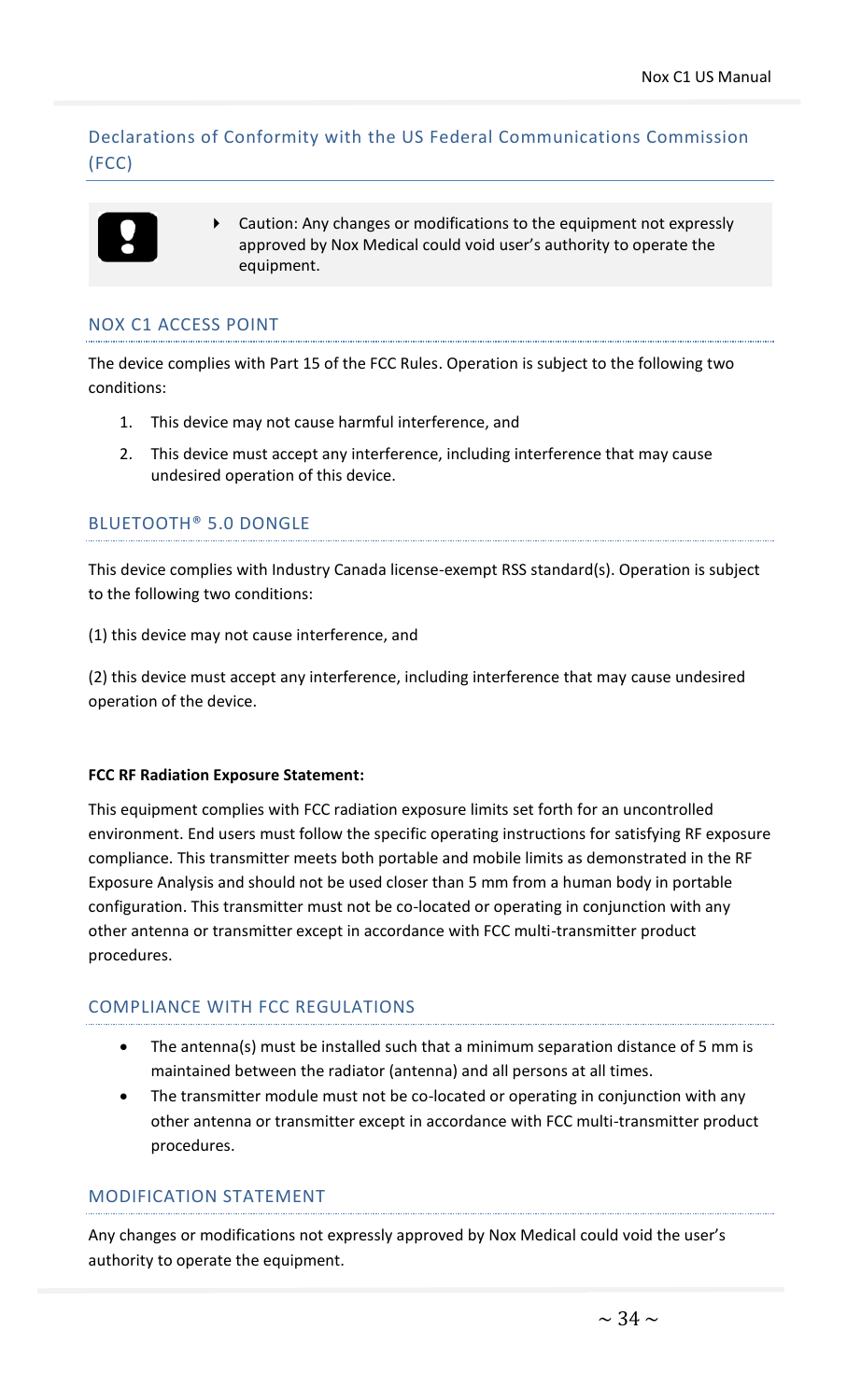Compliance to the standard IEC 60601-1-2: Medical electrical equipment - Part 1-2: General requirements for basic safety and essential performance - Collateral Standard: Electromagnetic disturbances - Requirements and Tests.

#### ELECTROMAGNETIC EMISSIONS

| The Nox C1 Access Point is intended for use in the electromagnetic environment specified below. The<br>customer or the user of the device should assure that it is used in such an environment. |            |                                                                                                                                                                                         |  |
|-------------------------------------------------------------------------------------------------------------------------------------------------------------------------------------------------|------------|-----------------------------------------------------------------------------------------------------------------------------------------------------------------------------------------|--|
| <b>Emissions test</b>                                                                                                                                                                           | Compliance | Electromagnetic environment – guidance                                                                                                                                                  |  |
| <b>RF</b> emissions<br>CISPR 11                                                                                                                                                                 | Group 2    | The device must emit electromagnetic energy in order to<br>perform its intended function. Nearby electronic equipment<br>may be affected.                                               |  |
| <b>RF</b> emissions<br>CISPR <sub>11</sub>                                                                                                                                                      | Class B    |                                                                                                                                                                                         |  |
| Harmonic emissions<br>IEC 61000-3-2                                                                                                                                                             | Class A    | The device is suitable for use in all establishments, including<br>domestic establishments and those directly connected to the<br>public low-voltage power supply network that supplies |  |
| Voltage fluctuations/<br>flicker emissions<br>IEC 61000-3-3                                                                                                                                     | Complies   | buildings used for domestic purposes.                                                                                                                                                   |  |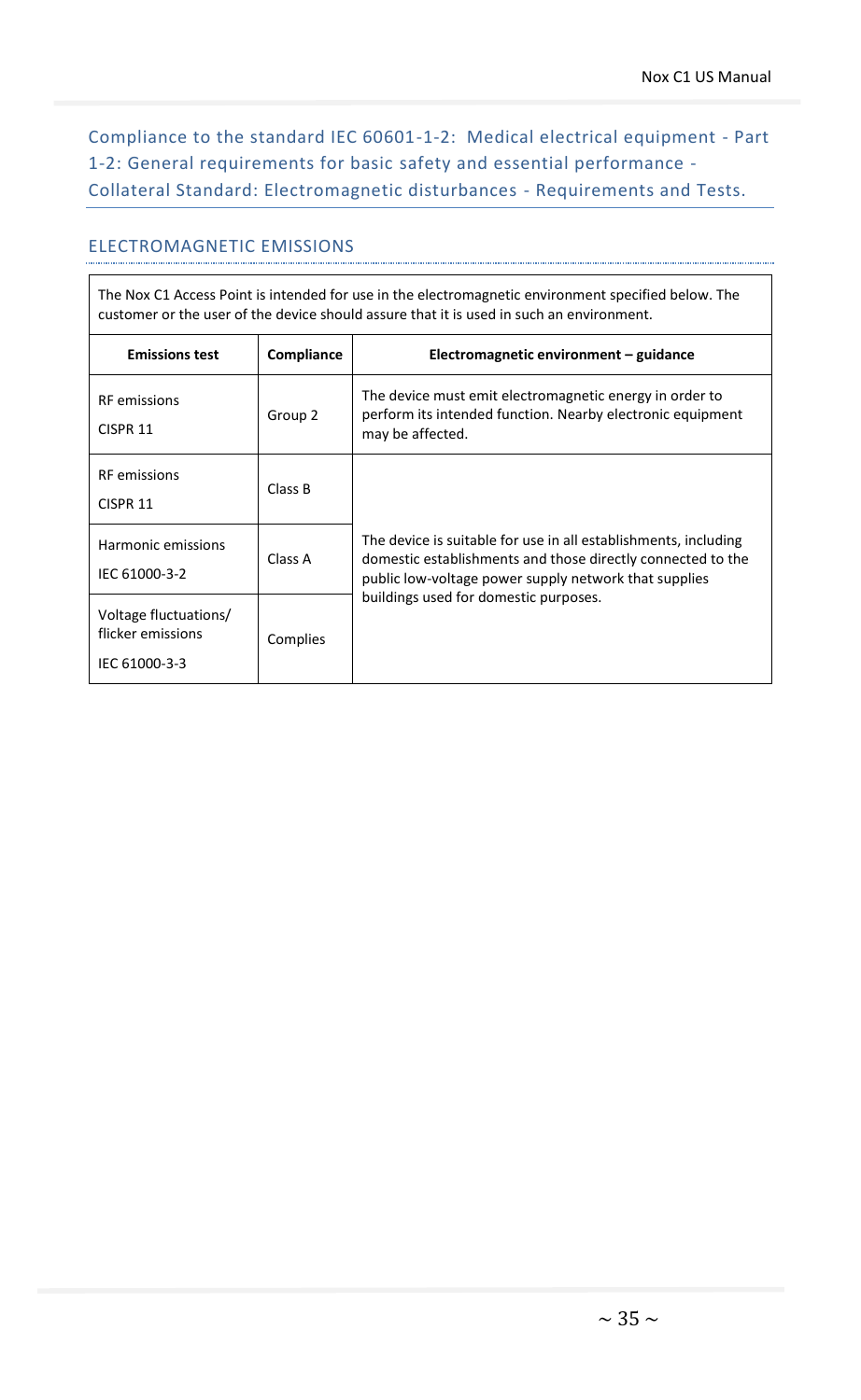#### ELECTROMAGNETIC IMMUNITY

The Nox C1 Access Point is intended for use in the electromagnetic environment specified below. The customer or the user of the device should assure that it is used in such an environment.

| <b>Immunity test</b>                                            | IEC 60601 test level                                                                                                                                  | <b>Compliance level</b>                                                                                                                                                |
|-----------------------------------------------------------------|-------------------------------------------------------------------------------------------------------------------------------------------------------|------------------------------------------------------------------------------------------------------------------------------------------------------------------------|
| Electrostatic discharge (ESD)<br>IEC 61000-4-2                  | ±8 kV contact<br>±2 kV, ±4 kV, ±8 kV and ±15 kV<br>air                                                                                                | ±8 kV contact<br>±2 kV, ±4 kV, ±8 kV and ±15 kV<br>air                                                                                                                 |
| Electrical fast transient/burst<br>IEC 61000-4-4                | ± 2 kV for power supply lines<br>± 1 kV for input/output parts<br>port<br>100 kHz repetition frequency                                                | ± 2 kV for A.C. power port<br>± 1 kV for input/output parts<br>port<br>100 kHz repetition frequency                                                                    |
| Surge<br>IEC 61000-4-5                                          | ±0,5 kV, ±1 kV line-to-line<br>±0,5 kV, ±1 kV, ±2 kV lines-to-<br>ground                                                                              | $\pm 0.5$ kV, $\pm 1$ kV and $\pm 2$ kV                                                                                                                                |
| Voltage dips<br>IEC 61000-4-11                                  | $0\% U_T$<br>for 0,5 cycle<br>at 0°, 45°, 90°, 135°, 180°, 225°,<br>270° and 315°.<br>$0\% U_t$<br>for 1 cycle<br>70 % $U_{\tau}$<br>for 25/30 cycles | A.C. power port:<br>0 % $U_{T}$<br>for 0,5 cycle<br>at 0°, 45°, 90°, 135°, 180°, 225°,<br>270° and 315°.<br>$0\% U_T$<br>for 1 cycle<br>70 % $U_T$<br>for 25/30 cycles |
| Voltage Interruptions<br>IEC 61000-4-11                         | $0\% U_T$<br>for 250/300 cycles                                                                                                                       | A.C. power port:<br>0 % $U_{T}$<br>for 250/300 cycles                                                                                                                  |
| Rated power frequency magnetic<br>field<br>IEC 61000-4-8        | 30 A/m<br>50 or 60 Hz                                                                                                                                 | 30 A/m<br>60 Hz                                                                                                                                                        |
| Conducted disturbances induced<br>by RF fields<br>IEC 61000-4-6 | 3 V<br>0,15 MHz to 80 MHz<br>6 V in ISM and amateur radio<br>bands between 0,15 MHz and 80<br>MHz<br>80% AM at 1 kHz                                  | 3V<br>0,15 MHz to 80 MHz<br>6 V in ISM and amateur radio<br>bands between 0,15 MHz and<br>80 MHz<br>80% AM at 1 kHz                                                    |
| Radiated RF EM fields<br>IEC 61000-4-3                          | 3 V/m and 10 V/m<br>80 MHz to 2.7 GHz<br>80% AM at 1 kHz                                                                                              | $3 V/m$ and $10 V/m$<br>80 MHz to 2.7 GHz<br>80% AM at 1 kHz                                                                                                           |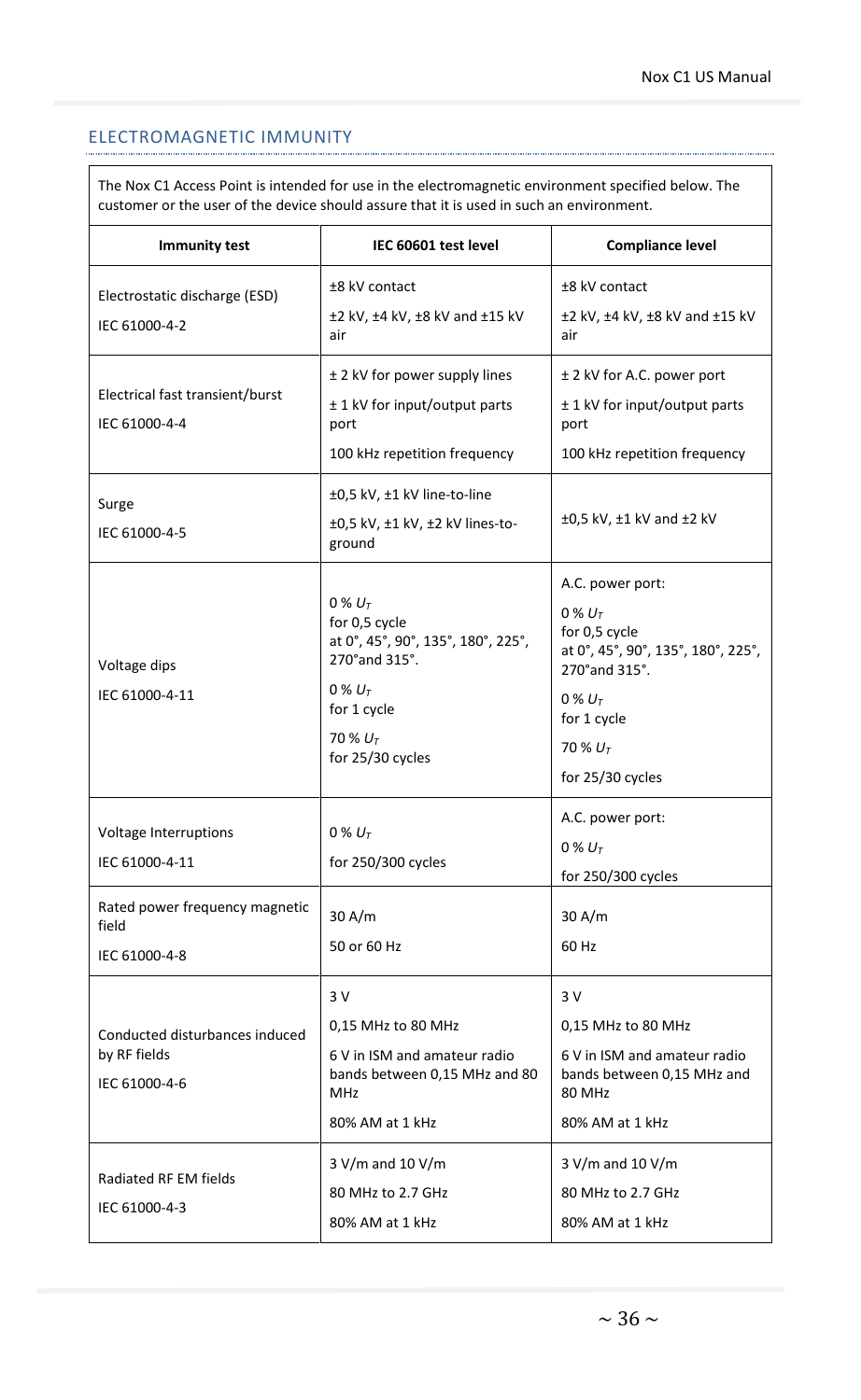| Proximity fields from RF wireless<br>communications equipment<br>IEC 61000-4-3 | Refer to IMMUNITY TO<br>PROXIMITY FIELDS FROM RF<br><b>WIRELESS COMMUNICATIONS</b><br><b>EQUIPMENT</b> section | Refer to IMMUNITY TO<br>PROXIMITY FIELDS FROM RF<br><b>WIRELESS COMMUNICATIONS</b><br><b>EQUIPMENT section</b> |  |  |
|--------------------------------------------------------------------------------|----------------------------------------------------------------------------------------------------------------|----------------------------------------------------------------------------------------------------------------|--|--|
| $UT$ is the a.c. mains voltage prior to application of the test level.<br>NOTE |                                                                                                                |                                                                                                                |  |  |